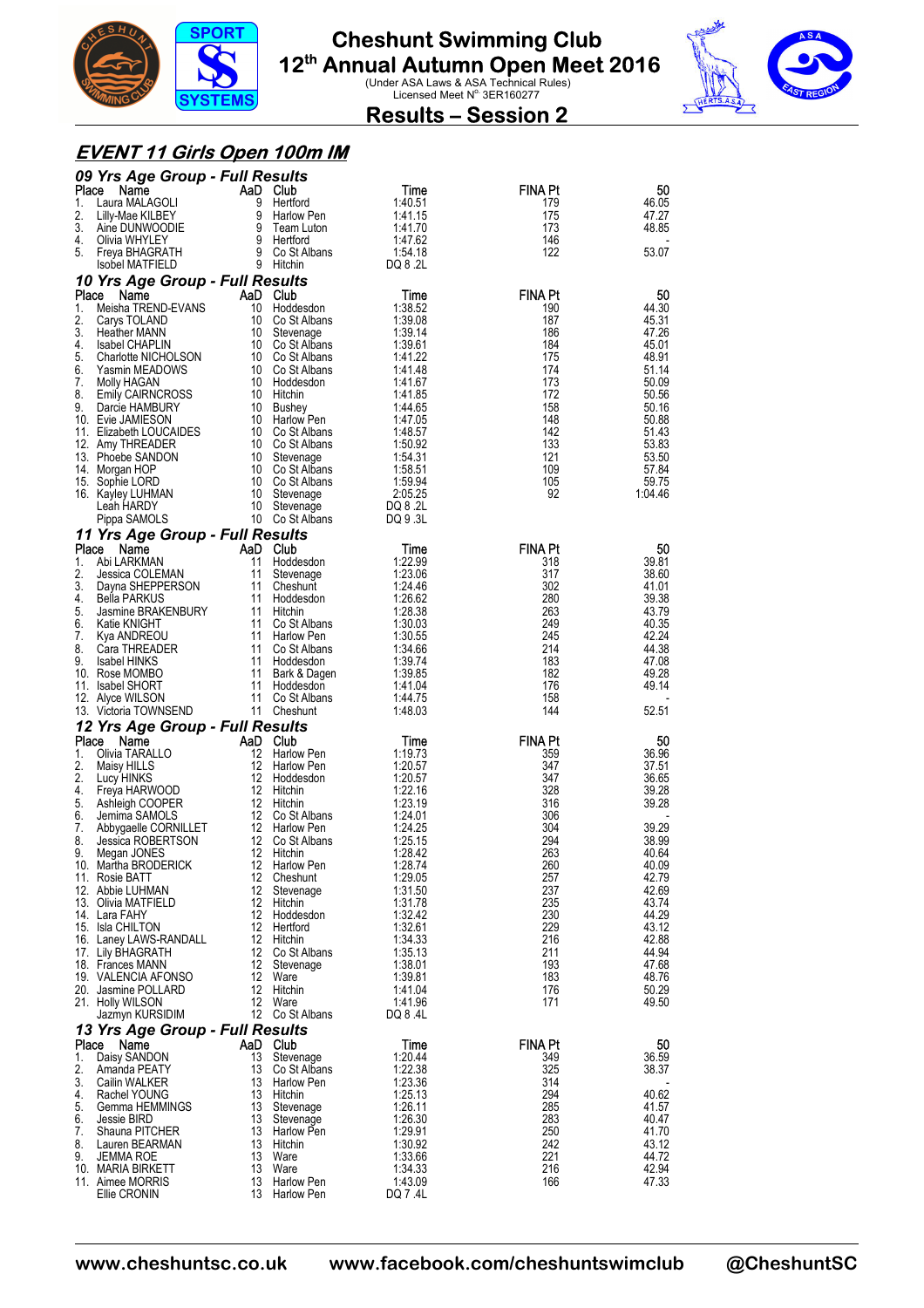

# **Cheshunt Swimming Club**

**12<sup>th</sup> Annual Autumn Open Meet 2016**<br>
Under ASA Laws & ASA Technical Rules)<br>
Licensed Meet N<sup>o</sup> 3ER160277



### **Results – Session 2**

|       | 14 Yrs Age Group - Full Results      |     |                   |         |                |       |  |  |
|-------|--------------------------------------|-----|-------------------|---------|----------------|-------|--|--|
| Place | Name                                 |     | AaD Club          | Time    | <b>FINA Pt</b> | 50    |  |  |
| 1.    | <b>Emily PRESLAND</b>                | 14  | Bushev            | 1:19.15 | 367            | 36.88 |  |  |
| 2.    | Katie EGERTON                        | 14  | Ware              | 1:23.99 | 307            | 39.56 |  |  |
|       | 15 Yrs/Over Age Group - Full Results |     |                   |         |                |       |  |  |
| Place | Name                                 | AaD | Club              | Time    | <b>FINA Pt</b> | 50    |  |  |
| 1.    | <b>Faith GREEN</b>                   | 15  | Co St Albans      | 1:13.34 | 461            | 34.15 |  |  |
| 2.    | Megan POPE                           | 15  | Cheshunt          | 1:14.60 | 438            | 35.14 |  |  |
| 3.    | <b>Holly ATKINS</b>                  | 15  | Cheshunt          | 1:17.04 | 398            | 35.51 |  |  |
| 4.    | <b>Courtney BURKE</b>                | 15  | Cheshunt          | 1:17.50 | 390            | 35.57 |  |  |
| 5.    | Isobelle MORRIS                      | 15  | <b>Harlow Pen</b> | 1:51.39 | 131            | 53.21 |  |  |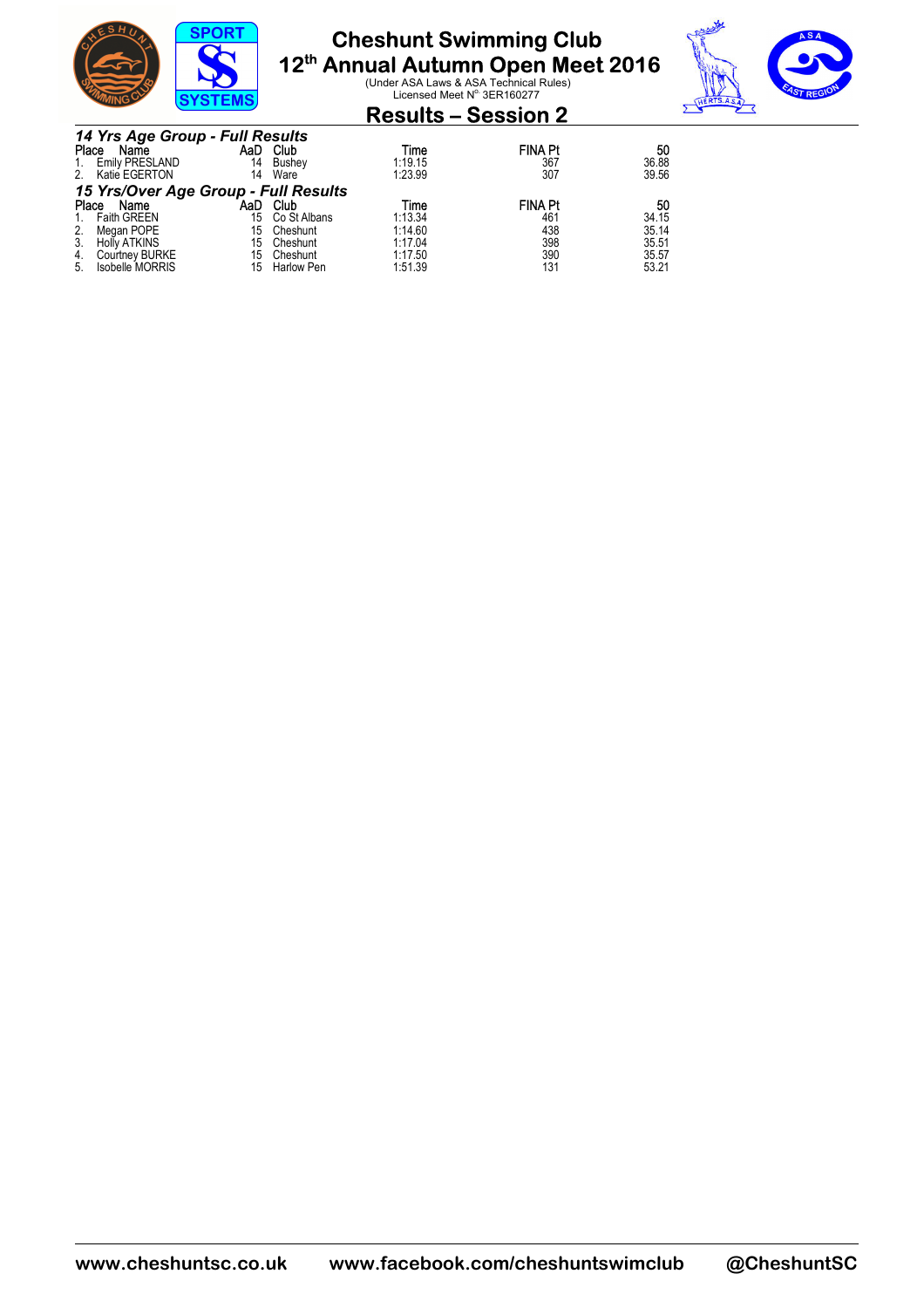



### **Results – Session 2**

#### **EVENT 12 Boys Open 100m IM**

|          | 09 Yrs Age Group - Full Results              |          |                                   |                      |                |                |
|----------|----------------------------------------------|----------|-----------------------------------|----------------------|----------------|----------------|
| Place    | Name                                         |          | AaD Club                          | Time                 | <b>FINA Pt</b> | 50             |
| 1.<br>2. | Sam SAFAVIZADEH<br><b>ARCHIE RANN</b>        | 9<br>9   | Cheshunt<br>Ware                  | 1:44.25<br>1:45.20   | 114<br>111     | 51.72<br>49.51 |
| 3.       | Samuel HOWARD                                |          | 9 Harlow Pen                      | 2:11.23              | 57             | 1:04.98        |
|          | 10 Yrs Age Group - Full Results              |          |                                   |                      |                |                |
| Place    | Name                                         |          | AaD Club                          | Time                 | <b>FINA Pt</b> | 50             |
| 1.<br>2. | <b>Eldrick MANELA</b><br>Max ARNOLD          | 10       | Stevenage<br>10 Harlow Pen        | 1:27.74<br>1:27.89   | 192<br>191     | 43.93<br>42.63 |
| 3.       | Max HILL                                     | 10       | Stevenage                         | 1:27.96              | 191            | 39.83          |
| 4.       | Henry ROBERTS                                |          | 10 Hertford                       | 1:34.61              | 153            | 43.72          |
| 5.       | <b>HARRISON EGERTON</b>                      |          | 10 Ware                           | 1:36.66              | 143            | 48.37          |
| 6.<br>7. | Joe O'HARA<br>Sidney PARKUS                  |          | 10 Hertford<br>10 Hoddesdon       | 1:38.59<br>1:44.38   | 135<br>114     | 46.80<br>49.66 |
| 8.       | Jack RUSHWORTH                               |          | 10 Harlow Pen                     | 1:44.95              | 112            | 49.41          |
| 9.       | Arthur STANBROOK                             |          | 10 Hertford                       | 1:53.16              | 89             | 53.63          |
|          | 10. Aaron GUEVAN                             |          | 10 Stevenage                      | 1:58.36              | 78             | 57.31          |
|          | Josh HORNER<br>Gregor WOOLGROVE              |          | 10 Cheshunt<br>10 Co St Albans    | DQ 4 .4L<br>DQ 6 .3L |                |                |
|          | TOMMY LIDDIARD                               |          | 10 Ware                           | DQ 8 .2L             |                |                |
|          | Finlay JACKSON                               |          | 10 Cheshunt                       | DQ 8 .2L             |                |                |
|          | 11 Yrs Age Group - Full Results              |          |                                   |                      |                |                |
| Place    | Name                                         |          | AaD Club                          | Time                 | <b>FINA Pt</b> | 50             |
| 1.       | Alasdair WOOLGROVE                           | 11       | Co St Albans                      | 1:22.99              | 227            | 38.54          |
| 2.<br>3. | Leonardo MALAGOLI<br>Kieran BIRKETT          | 11       | Hertford<br>11 Co St Albans       | 1:24.21<br>1:24.99   | 217<br>211     | 41.64<br>39.35 |
| 4.       | SIDNEY THOMPSON                              |          | 11 Ware                           | 1:26.69              | 199            | 39.44          |
| 5.       | <b>Oliver CARPENTER</b>                      |          | 11 Co St Albans                   | 1:27.46              | 194            | 39.34          |
| 6.       | Alex KNIGHT                                  |          | 11 Harlow Pen                     | 1:28.19              | 189            | 42.36          |
| 7.<br>8. | Lee MCDONALD<br><b>Matthew MARTIN</b>        |          | 11 Harlow Pen<br>11 Co St Albans  | 1:31.24<br>1:33.49   | 171<br>159     | 43.45<br>43.02 |
| 9.       | DANIEL HARRISON                              |          | 11 Ware                           | 1:33.83              | 157            | 44.01          |
|          | 10. James COLEMAN                            |          | 11 Co St Albans                   | 1:35.03              | 151            | 44.16          |
|          | 11. Gabriel THORNTON                         | 11       | Hertford                          | 1:35.83              | 147            | 45.97          |
|          | 12. Ethan RYAN                               |          | 11 Harlow Pen<br>11 Co St Albans  | 1:36.10<br>1:37.42   | 146<br>140     | 47.18<br>45.03 |
|          | 13. Ethan IVELAW-CHAPMAN<br>14. Joe REYNOLDS |          | 11 Hertford                       | 1:39.34              | 132            | 1:39.34        |
|          | 15. Dylan HILTON                             |          | 11 Co St Albans                   | 1:41.64              | 123            | 49.43          |
|          | 16. Adam BRIDGELAND                          | 11       | Stevenage                         | 1:43.24              | 118            | 48.79          |
|          | Jake GOURD                                   |          | 11 Bushey                         | <b>DNC</b>           |                |                |
|          | 12 Yrs Age Group - Full Results              |          |                                   |                      |                |                |
|          |                                              |          |                                   |                      |                |                |
| Place    | Name                                         |          | AaD Club                          | Time                 | <b>FINA Pt</b> | 50             |
| 1.       | Joshua TREWIN                                |          | 12 Co St Albans                   | 1:22.39              | 232            | 37.84          |
| 2.<br>3. | Aaron PICKARD<br>Kai HENSON                  | 12       | Cheshunt<br>12 Harlow Pen         | 1:27.35<br>1:27.53   | 195<br>193     | 42.02<br>41.66 |
| 4.       | <b>Edward PIPE</b>                           |          | 12 Hitchin                        | 1:43.42              | 117            | 47.06          |
| 5.       | Tyler HOP                                    |          | 12 Co St Albans                   | 1:45.32              | 111            | 47.80          |
|          | 13 Yrs Age Group - Full Results              |          |                                   |                      |                |                |
| Place    | Name                                         |          | AaD Club                          | Time                 | <b>FINA Pt</b> | 50             |
| 1.<br>2. | Zane BATT<br>Daniel MARTIN                   | 13       | 13 Cheshunt                       | 1:14.36<br>1:14.56   | 316<br>313     | 34.89<br>34.62 |
| 3.       | Thomas LONG                                  | 13       | Co St Albans<br>Stevenage         | 1:17.80              | 276            | 37.10          |
| 4.       | Joshua BRIDGELAND                            | 13       | Stevenage                         | 1:18.94              | 264            | 35.58          |
| 5.       | Alexander TATE                               | 13       | Hoddesdon                         | 1:20.56              | 248            | 36.92          |
| 6.       | <b>Finlay SMITH</b>                          | 13       | Hertford                          | 1:21.55              | 239            | 36.97          |
| 7.<br>8. | Adam FEARON<br><b>William TOLAND</b>         | 13<br>13 | <b>Harlow Pen</b><br>Co St Albans | 1:24.42<br>1:25.75   | 216<br>206     | 41.39<br>39.64 |
| 9.       | Dougie GRAYLING                              |          | 13 Hoddesdon                      | 1:34.17              | 155            | 45.06          |
|          | 14 Yrs Age Group - Full Results              |          |                                   |                      |                |                |
| Place    | Name                                         |          | AaD Club                          | Time                 | FINA Pt        | 50             |
| 1.       | Charlie COOK                                 | 14       | Hertford                          | 1:13.92              | 321            | 32.58          |
| 2.<br>3. | Dominic MCCARTHY                             | 14<br>14 | Hoddesdon                         | 1:14.17              | 318            | 35.19          |
| 4.       | Ryan POCOCK<br>Ciaran FAHY                   |          | Stevenage<br>14 Hoddesdon         | 1:16.21<br>1:35.78   | 293<br>147     | 36.41<br>44.91 |
|          | 15 Yrs/Over Age Group - Full Results         |          |                                   |                      |                |                |
| Place    | Name                                         |          | AaD Club                          | Time                 | <b>FINA Pt</b> | 50             |
| 1.       | Daniel LUSH                                  | 16       | Cheshunt                          | 1:04.55              | 483            | 30.33          |
| 2.       | Daniel MILLAR                                | 15       | Co St Albans                      | 1:08.01              | 413            | 32.82          |
| 3.<br>4. | Joel GREEN<br>Thomas TOLAND                  | 16       | Co St Albans<br>15 Co St Albans   | 1:10.75<br>1:12.26   | 367<br>344     | 31.58<br>33.16 |
| 5.<br>6. | Adam BAILEY<br>Daniel BAKUAYA                | 15       | 15 Cheshunt<br>Bark & Dagen       | 1:16.97<br>1:28.33   | 285<br>188     | 34.18<br>39.21 |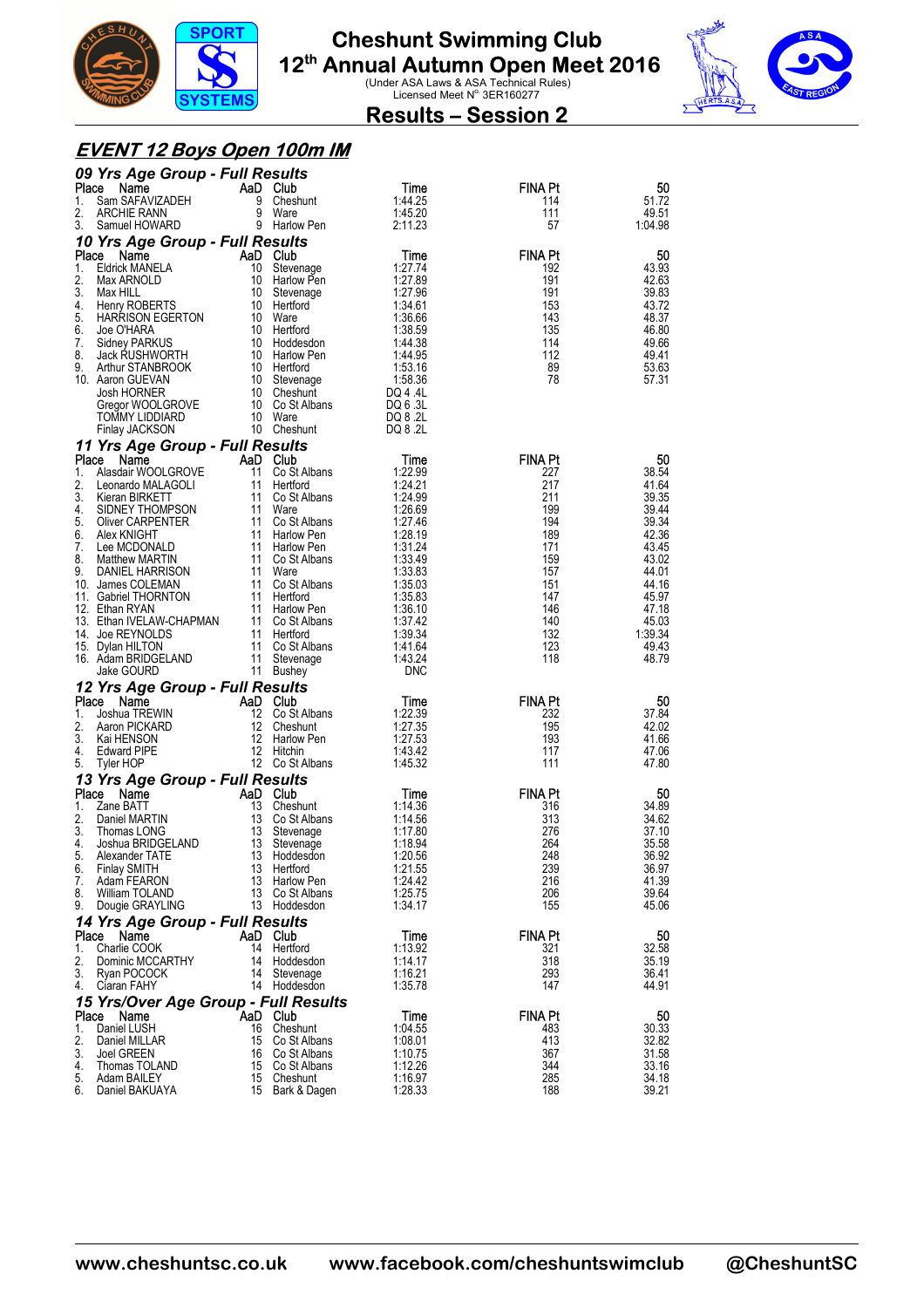



#### **Results – Session 2**

#### **EVENT 13 Girls Open 50m Butterfly**

|             | 09 Yrs Age Group - Full Results                                                                                                                                                                                                                        |          |                                                      |                |                |
|-------------|--------------------------------------------------------------------------------------------------------------------------------------------------------------------------------------------------------------------------------------------------------|----------|------------------------------------------------------|----------------|----------------|
| Place<br>1. | <b>Example 18 Apple 18 Apple 18 Apple 18 Apple 18 Apple 18 Apple 18 Apple 18 Apple 18 Apple 18 Apple 18 Apple 18 Apple 18 Apple 18 Apple 18 Apple 18 Apple 18 Apple 18 Apple 18 Apple 18 Apple 18 Apple 18 Apple 18 Apple 18 App</b>                   |          | <b>Harlow Pen</b>                                    | Time<br>48.43  | FINA Pt<br>127 |
| 2.          |                                                                                                                                                                                                                                                        |          | Hertford                                             | 53.45          | 94             |
|             | 10 Yrs Age Group - Full Results                                                                                                                                                                                                                        |          |                                                      |                |                |
| Place       |                                                                                                                                                                                                                                                        |          |                                                      |                | <b>FINA Pt</b> |
| 1.<br>2.    |                                                                                                                                                                                                                                                        |          |                                                      |                | 174<br>147     |
| 3.          |                                                                                                                                                                                                                                                        |          |                                                      |                | 145            |
| 4.          |                                                                                                                                                                                                                                                        |          |                                                      |                | 137            |
| 5.<br>6.    |                                                                                                                                                                                                                                                        |          |                                                      |                | 128<br>107     |
| 7.          |                                                                                                                                                                                                                                                        |          |                                                      |                | 77             |
| 8.          |                                                                                                                                                                                                                                                        |          |                                                      |                | 73             |
|             | <b>Control of the COVID-TERM CONTROLLER CONTROLLER CONTROLLER CONTROLLER CONTROLLER CONTROLLER CONTROLLER CONTROLLER CONTROLLER CONTROLLER CONTROLLER CONTROLLER CONTROLLER CONTROLLER CONTROLLER CONTROLLER CONTROLLER CONTROLL</b>                   |          |                                                      |                |                |
|             | 11 Yrs Age Group - Full Results                                                                                                                                                                                                                        |          |                                                      |                |                |
|             |                                                                                                                                                                                                                                                        |          |                                                      | Time           | FINA Pt        |
|             |                                                                                                                                                                                                                                                        |          | Harlow Pen<br>Stevenage                              | 35.68<br>36.18 | 319<br>305     |
|             |                                                                                                                                                                                                                                                        |          | Hoddesdon                                            | 40.77          | 213            |
|             |                                                                                                                                                                                                                                                        |          | Co St Albans                                         | 41.43          | 203            |
|             |                                                                                                                                                                                                                                                        |          | Hitchin<br>Harlow Pen                                | 42.23<br>43.61 | 192<br>174     |
|             |                                                                                                                                                                                                                                                        |          | Co St Albans                                         | 46.77          | 141            |
|             |                                                                                                                                                                                                                                                        |          | Hoddesdon                                            | 48.11          | 130            |
|             |                                                                                                                                                                                                                                                        |          | Hoddesdon<br>Cheshunt                                | 50.42<br>54.10 | 113<br>91      |
|             | 11 Yrs Age Group - Full Results<br>1. Phoebe WHITE<br>1. Phoebe WHITE<br>11 Steven<br>3. Bella PARKUS<br>11 Steven<br>3. Bella PARKUS<br>4. Katie KNIGHT<br>5. Jasmine BRAKENBURY<br>5. Jasmine BRAKENBURY<br>11 Hitchin<br>7. Cara THREADER<br>8. Isa |          | 11 Bark & Dagen                                      | 57.97          | 74             |
|             | 12 Yrs Age Group - Full Results                                                                                                                                                                                                                        |          |                                                      |                |                |
|             |                                                                                                                                                                                                                                                        |          |                                                      | Time           | FINA Pt        |
|             |                                                                                                                                                                                                                                                        |          |                                                      | 35.43<br>36.11 | 325<br>307     |
|             |                                                                                                                                                                                                                                                        |          |                                                      | 36.29          | 303            |
|             |                                                                                                                                                                                                                                                        |          |                                                      | 37.51          | 274            |
|             |                                                                                                                                                                                                                                                        |          |                                                      | 37.62<br>38.21 | 272<br>259     |
|             |                                                                                                                                                                                                                                                        |          |                                                      | 38.53          | 253            |
|             |                                                                                                                                                                                                                                                        |          |                                                      | 41.76          | 198            |
|             |                                                                                                                                                                                                                                                        |          |                                                      | 42.20<br>43.81 | 192<br>172     |
|             |                                                                                                                                                                                                                                                        |          | Bark & Dagen<br>Co St Albans<br>Hertford<br>Historid | 43.82          | 172            |
|             |                                                                                                                                                                                                                                                        |          |                                                      | 44.10          | 168<br>145     |
|             |                                                                                                                                                                                                                                                        |          |                                                      | 46.40<br>46.43 | 144            |
|             |                                                                                                                                                                                                                                                        |          |                                                      | 46.77          | 141            |
|             |                                                                                                                                                                                                                                                        |          |                                                      | 46.77<br>51.18 | 141<br>108     |
|             | 12 Yrs Age Group - Full Results<br>Place Name AaD Club<br>1. Millie CLARK 12 Cheshunt<br>2. Lucy HINKS 12 Hordosson<br>12 Hordosson<br>4. Siena TREGLOHAN 12 Cheshunt<br>5. Freya HARWOOD<br>6. Ashleigh COOPER 12 Hitchin<br>6. Ashleigh COOP         |          |                                                      | DQ 8 .3L       |                |
|             | 13 Yrs Age Group - Full Results                                                                                                                                                                                                                        |          |                                                      |                |                |
| Place       | Name                                                                                                                                                                                                                                                   | AaD      | Club                                                 | Time           | FINA Pt        |
| 1.<br>2.    | Leanne HEMMINGS<br>Daisy SANDON                                                                                                                                                                                                                        | 13<br>13 | Harlow Pen<br>Stevenage                              | 33.95<br>34.13 | 370<br>364     |
| 3.          | Laura JONES                                                                                                                                                                                                                                            | 13       | Bushey                                               | 35.64          | 320            |
| 4.<br>5.    | Jessica PRESLAND<br>Lauren YOUNG                                                                                                                                                                                                                       | 13<br>13 | Bushey                                               | 35.73          | 317<br>293     |
| 6.          | Amanda PEATY                                                                                                                                                                                                                                           | 13       | Hatfield<br>Co St Albans                             | 36.69<br>36.75 | 291            |
| 7.          | Ellie CRONIN                                                                                                                                                                                                                                           | 13       | Harlow Pen                                           | 36.95          | 287            |
| 8.<br>9.    | Zoe MACDONALD<br>JEMMA ROE                                                                                                                                                                                                                             | 13<br>13 | Hitchin<br>Ware                                      | 37.44<br>42.55 | 276<br>188     |
|             | 10. Rachel YOUNG                                                                                                                                                                                                                                       | 13       | Hitchin                                              | 42.92          | 183            |
|             | 11. MARIA BIRKETT                                                                                                                                                                                                                                      | 13       | Ware                                                 | 45.02          | 158            |
|             | 12. Leah-Ann BUTLER                                                                                                                                                                                                                                    | 13       | Bushey                                               | 51.23          | 107            |
| Place       | 14 Yrs Age Group - Full Results<br>Name                                                                                                                                                                                                                |          | AaD Club                                             | Time           | FINA Pt        |
| 1.          | Natasha TAN                                                                                                                                                                                                                                            | 14       | Enfield Sq                                           | 32.91          | 406            |
| 2.          | <b>Emily LUSH</b>                                                                                                                                                                                                                                      | 14       | Cheshunt                                             | 33.22          | 395            |
| 3.          | <b>Emily PRESLAND</b><br>15 Yrs/Over Age Group - Full Results                                                                                                                                                                                          | 14       | <b>Bushey</b>                                        | 36.95          | 287            |
|             | Place<br>Name                                                                                                                                                                                                                                          | AaD      | Club                                                 | Time           | FINA Pt        |
| 1.          | Tegan WOLLASTON                                                                                                                                                                                                                                        | 17       | Cheshunt                                             | 33.02          | 402            |
| 2.<br>3.    | <b>Holly ATKINS</b><br>Emily BIRKETT                                                                                                                                                                                                                   | 15<br>15 | Cheshunt<br>Co St Albans                             | 33.82<br>35.84 | 374<br>314     |
| 4.          | Eleanor KIRWAN                                                                                                                                                                                                                                         | 15       | Bushey                                               | 42.69          | 186            |
| 5.          | <b>Isobelle MORRIS</b>                                                                                                                                                                                                                                 | 15       | Harlow Pen                                           | 51.88          | 103            |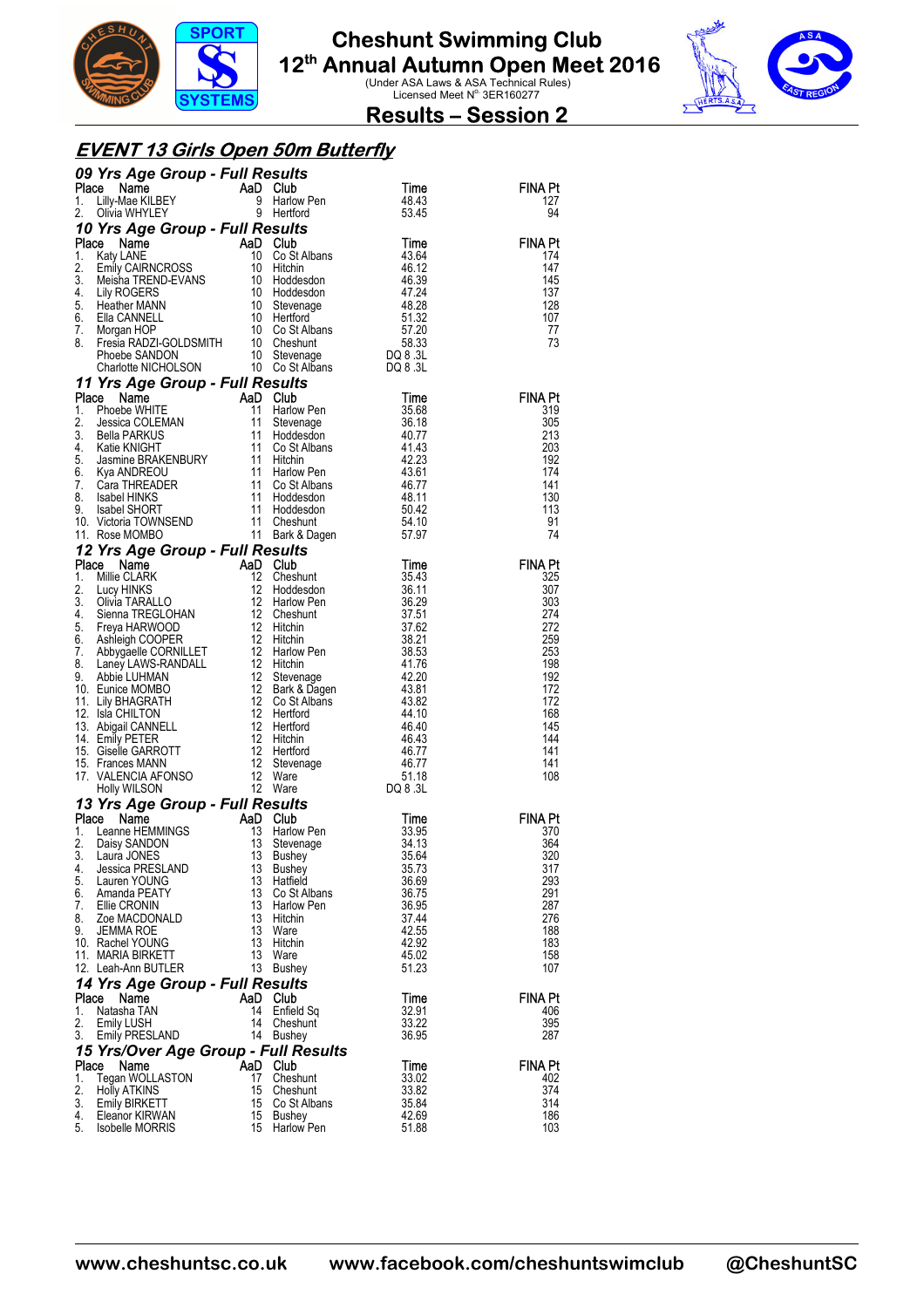



#### **Results – Session 2**

#### **EVENT 14 Boys Open 50m Butterfly**

|          | 09 Yrs Age Group - Full Results                                                                                                                                                                                                                                                                     |   |                                                        |                |                       |
|----------|-----------------------------------------------------------------------------------------------------------------------------------------------------------------------------------------------------------------------------------------------------------------------------------------------------|---|--------------------------------------------------------|----------------|-----------------------|
|          | $\begin{matrix} \mathsf{AaD} \\ 9 \\ 9 \end{matrix}$<br>Place<br>Name                                                                                                                                                                                                                               |   | Club                                                   | Time           | <b>FINA Pt</b>        |
| 1.       | William WHITE                                                                                                                                                                                                                                                                                       |   | <b>Harlow Pen</b>                                      | 45.01          | 113                   |
| 2.       | ARCHIE RANN                                                                                                                                                                                                                                                                                         | 9 | Ware                                                   | 45.71          | 108                   |
|          | 10 Yrs Age Group - Full Results<br><b>Yrs Age Group - Full Results<br/> Se Name AaD Club<br/> Henry ROBERTS 10 Heritord 39.93<br/> CALLUM COX 10 Ware 41.25<br/> Louis HEMMINGS 10 Harlow Pen 43.71<br/> Eldrick MANELA 10 Stevenage 44.59<br/> Jack RUSHWORTH 10 Harlow Pen 47.11<br/> Sidney </b> |   |                                                        |                |                       |
| 1.       | Place                                                                                                                                                                                                                                                                                               |   |                                                        |                | <b>FINA Pt</b><br>162 |
| 2.       |                                                                                                                                                                                                                                                                                                     |   |                                                        |                | 147                   |
| 3.       |                                                                                                                                                                                                                                                                                                     |   |                                                        |                | 124                   |
| 4.       |                                                                                                                                                                                                                                                                                                     |   |                                                        |                | 116                   |
| 5.       |                                                                                                                                                                                                                                                                                                     |   |                                                        |                | 115                   |
| 6.<br>7. |                                                                                                                                                                                                                                                                                                     |   |                                                        |                | 99<br>79              |
| 8.       |                                                                                                                                                                                                                                                                                                     |   |                                                        |                | 71                    |
|          |                                                                                                                                                                                                                                                                                                     |   |                                                        |                |                       |
|          |                                                                                                                                                                                                                                                                                                     |   |                                                        |                |                       |
|          | 11 Yrs Age Group - Full Results                                                                                                                                                                                                                                                                     |   |                                                        |                |                       |
| Place    |                                                                                                                                                                                                                                                                                                     |   |                                                        | Time           | FINA Pt               |
| 1.       |                                                                                                                                                                                                                                                                                                     |   | Harlow Pen                                             | 41.07          | 149                   |
| 2.<br>3. |                                                                                                                                                                                                                                                                                                     |   | Harlow Pen                                             | 41.93<br>42.39 | 140<br>136            |
| 4.       |                                                                                                                                                                                                                                                                                                     |   | Harlow Pen                                             | 45.08          | 113                   |
| 5.       |                                                                                                                                                                                                                                                                                                     |   |                                                        | 46.69          | 101                   |
| 6.       |                                                                                                                                                                                                                                                                                                     |   | Co St Albans<br>Co St Albans                           | 46.97          | 99                    |
| 7.       |                                                                                                                                                                                                                                                                                                     |   |                                                        | 47.39          | 97                    |
| 8.       | Triangle Circuity - Full Results<br>Can Harlow Pen<br>Lee MCDONALD<br>Ben STRINGER<br>DANIEL HARRISON<br>STRINGER<br>11 Harlow Pen<br>Jake EVANS<br>Jake EVANS<br>Jake EVANS<br>Harlow Pen<br>Jake EVANS<br>Ethan IVELAW-CHAPMAN<br>11 Co St Albans<br>Eth                                          |   |                                                        | 52.78          | 70                    |
|          | 12 Yrs Age Group - Full Results                                                                                                                                                                                                                                                                     |   |                                                        |                |                       |
|          |                                                                                                                                                                                                                                                                                                     |   |                                                        |                |                       |
|          | Place Name                                                                                                                                                                                                                                                                                          |   |                                                        | Time           | <b>FINA Pt</b>        |
| 1.<br>2. |                                                                                                                                                                                                                                                                                                     |   | <b>Harlow Pen</b>                                      | 34.42<br>36.23 | 254<br>217            |
| 3.       |                                                                                                                                                                                                                                                                                                     |   |                                                        | 37.53          | 195                   |
| 4.       |                                                                                                                                                                                                                                                                                                     |   |                                                        | 37.77          | 192                   |
| 5.       |                                                                                                                                                                                                                                                                                                     |   |                                                        | 38.53          | 181                   |
| 6.       |                                                                                                                                                                                                                                                                                                     |   | Hans<br>Cheshunt<br>Co St Albans<br>''arlow Pen<br>Com | 51.48          | 75                    |
| 7.       | <b>CONTROLLER COMPLEMENT AND CULTURE CONTROLLER SUBSEX CONTROLLER SUBSEX CONTROLLER SUBSEX CONTROLLER SUBSEX CONTROLLER SUBSEX CONTROLLER SUBSEX CONTROLLER SUBSEX CONTROLLER SUBSEX CONTROLLER SUBSEX CONTROLLER SUBSEX CONTROL</b>                                                                |   | 12 Co St Albans                                        | 53.29          | 68                    |
|          |                                                                                                                                                                                                                                                                                                     |   |                                                        | Time           | <b>FINA Pt</b>        |
|          |                                                                                                                                                                                                                                                                                                     |   | Co St Albans                                           | 33.56          | 274                   |
|          |                                                                                                                                                                                                                                                                                                     |   |                                                        | 33.64          | 272                   |
|          |                                                                                                                                                                                                                                                                                                     |   |                                                        | 36.45          | 213                   |
|          |                                                                                                                                                                                                                                                                                                     |   |                                                        | 37.27          | 200                   |
|          | 13 Yrs Age Group - Full Results<br>Place Name<br>1. Daniel MARTIN 13 Co St Albar<br>2. Joshua BRIDGELAND 13 Stevenage<br>3. Finlay SMITH 13 Hertford<br>4. James THRELFALL 13 Hertford<br>5. Josh KELLY                                                                                             |   |                                                        | 37.30          | 199                   |
|          |                                                                                                                                                                                                                                                                                                     |   |                                                        |                |                       |
|          |                                                                                                                                                                                                                                                                                                     |   |                                                        | Time<br>30.16  | <b>FINA Pt</b><br>377 |
|          |                                                                                                                                                                                                                                                                                                     |   |                                                        | 33.00          | 288                   |
|          | <b>14 Yrs Age Group - Full Results<br/> Place Name AaD Club<br/> 1. Joshua TRAPP 14 Hertford<br/> 2. Owen STRINGER 14 Harlow Pen<br/> 3. Taavo MORAN 14 Harlow Pen</b>                                                                                                                              |   |                                                        | 34.51          | 252                   |
|          |                                                                                                                                                                                                                                                                                                     |   |                                                        |                |                       |
|          | 15 Yrs/Over Age Group - Full Results<br>Place Name AaD Club<br>Place                                                                                                                                                                                                                                |   |                                                        | Time           | <b>FINA Pt</b>        |
| 1.<br>2. |                                                                                                                                                                                                                                                                                                     |   | Cheshunt<br>Hertford                                   | 29.87<br>29.90 | 388<br>387            |
| 3.       | Ce Name<br>Callum WOLLASTON 15 Chest<br>William CHARLES 16 Hertfo<br>Joel GREEN 16 Co St<br>Daniel BAKUAYA 15 Bark 8                                                                                                                                                                                |   | Co St Albans                                           | 30.66          | 359                   |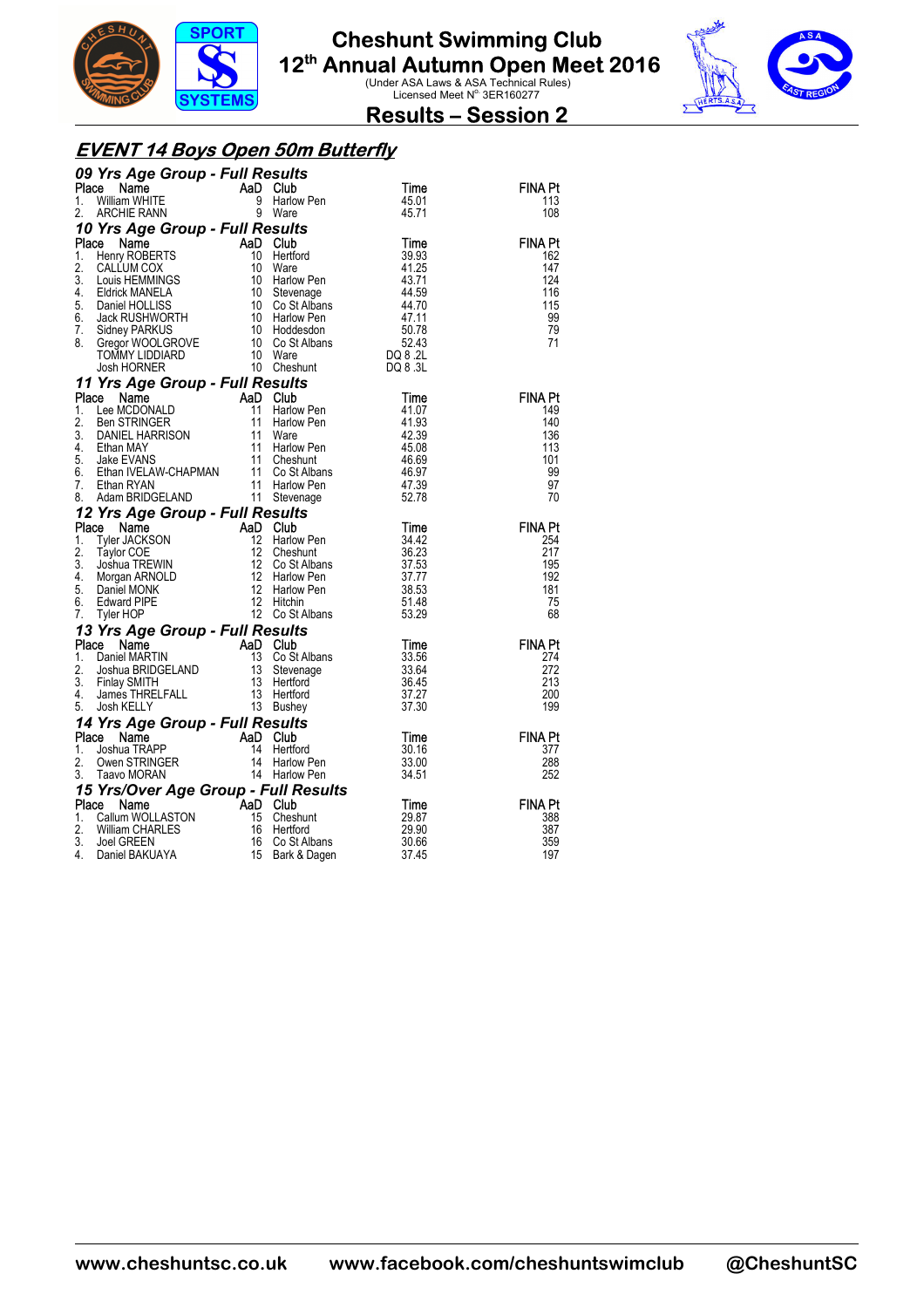



**Results – Session 2** 

#### **EVENT 15 Girls Open 100m Backstroke**

| 09 Yrs Age Group - Full Results                    |          |                                      |                    |                |                |
|----------------------------------------------------|----------|--------------------------------------|--------------------|----------------|----------------|
| Place<br>Name                                      | AaD Club |                                      | Time               | <b>FINA Pt</b> | 50             |
| Emily PICKARD<br>1.                                |          | 9 Cheshunt                           | 1:39.57            | 168            | 49.70          |
| 2.<br>Aine DUNWOODIE                               |          | 9 Team Luton                         | 1:42.31            | 155            | 50.01          |
| 10 Yrs Age Group - Full Results                    |          |                                      |                    |                |                |
| Place<br>Name                                      | AaD Club |                                      | Time               | <b>FINA Pt</b> | 50             |
| 1.<br>Isabel CHAPLIN                               |          | 10 Co St Albans                      | 1:34.16            | 199            | 44.87          |
| 2.<br>Molly HAGAN<br>3.                            |          | 10 Hoddesdon                         | 1:36.94            | 182            | 48.39          |
| Carys TOLAND<br>4.                                 |          | 10 Co St Albans<br>10 Co St Albans   | 1:37.37<br>1:40.81 | 180<br>162     | 46.86<br>47.37 |
| Megan MAHER<br>Meisha TREND-EVANS<br>5.            |          | 10 Hoddesdon                         | 1:41.98            | 157            | 49.35          |
| 6.<br>Ella CANNELL                                 |          | 10 Hertford                          | 1:43.93            | 148            | 48.78          |
| Pippa SAMOLS<br>7.                                 |          | 10 Co St Albans                      | 1:55.15            | 109            | 55.84          |
| 11 Yrs Age Group - Full Results                    |          |                                      |                    |                |                |
| Place<br>Name                                      | AaD Club |                                      | Time               | <b>FINA Pt</b> | 50             |
| <b>Bella PARKUS</b><br>1.                          | 11       | Hoddesdon                            | 1:25.67            | 265            | 41.80          |
| 2.<br>Kya ANDREOU                                  |          | 11 Harlow Pen                        | 1:30.24            | 226            | 44.34          |
| 12 Yrs Age Group - Full Results                    |          |                                      |                    |                |                |
| Place<br>Name                                      | AaD Club |                                      | Time               | <b>FINA Pt</b> | 50             |
| Martha BRODERICK<br>1.                             |          | 12 Harlow Pen                        | 1:22.73            | 294            | 40.08          |
| 2.<br>Jemima SAMOLS                                |          | {<br>12 Co St Albans<br>10 Unddeedon | 1:23.66            | 284            | 40.27          |
| 3.<br>Catherine RYAN                               |          | 12 Hoddesdon                         | 1:28.99            | 236            | 42.12          |
| 4.<br>Olivia MATFIELD                              |          | 12 Hitchin                           | 1:32.78            | 208            | 45.59          |
| 5.<br>Evie BROWN                                   |          | 12 Cheshunt                          | 1:34.32            | 198            | 44.43          |
| 6.<br>Giselle GARROTT                              |          | 12 Hertford                          | 1:35.34            | 192            | 45.40          |
| 7.<br><b>Isla CHILTON</b><br>8.<br>Abigail CANNELL |          | 12 Hertford<br>12 Hertford           | 1:40.93<br>1:41.09 | 162<br>161     | 48.08<br>49.89 |
| 9.<br>VALENCIA AFONSO                              |          | 12 Ware                              | 1:42.16            | 156            | 50.97          |
| 10. Emily PETER                                    |          | 12 Hitchin                           | 1:42.52            | 154            | 49.18          |
| 13 Yrs Age Group - Full Results                    |          |                                      |                    |                |                |
| Place<br>Name                                      | AaD Club |                                      | Time               | <b>FINA Pt</b> | 50             |
| Ellie CRONIN<br>1.                                 |          | 13 Harlow Pen                        | 1:15.54            | 386            | 36.65          |
| 2.<br>Lauren YOUNG                                 |          | 13 Hatfield                          | 1:20.32            | 321            | 40.13          |
| 3.<br>Laura JONES                                  |          | 13 Bushey                            | 1:21.41            | 308            | 40.00          |
| Lauren BEARMAN<br>4.                               |          | 13 Hitchin                           | 1:35.50            | 191            | 46.15          |
| Shauna PITCHER<br>5.                               |          | 13 Harlow Pen                        | 1:40.46            | 164            | 47.70          |
| Aimee MORRIS                                       |          | 13 Harlow Pen                        | DQ 6 .5L           |                |                |
| 14 Yrs Age Group - Full Results                    |          |                                      |                    |                |                |
| Place<br>Name                                      | AaD Club |                                      | Time               | <b>FINA Pt</b> | 50             |
| Natasha TAN<br>1.                                  |          | 14 Enfield Sq                        | 1:13.58            | 418            | 36.05          |
| 2.<br>Katie EGERTON                                |          | 14 Ware                              | 1:25.87            | 263            | 41.45          |
| 15 Yrs/Over Age Group - Full Results               |          |                                      |                    |                |                |
| Place<br>Name                                      | AaD Club |                                      | Time               | <b>FINA Pt</b> | 50             |
| Tegan WOLLASTON<br>1.                              | 17       | Cheshunt                             | 1:14.19            | 408            | 36.65          |
| 2.<br><b>Emily BIRKETT</b>                         | 15       | Co St Albans                         | 1:21.13            | 312            | 40.82          |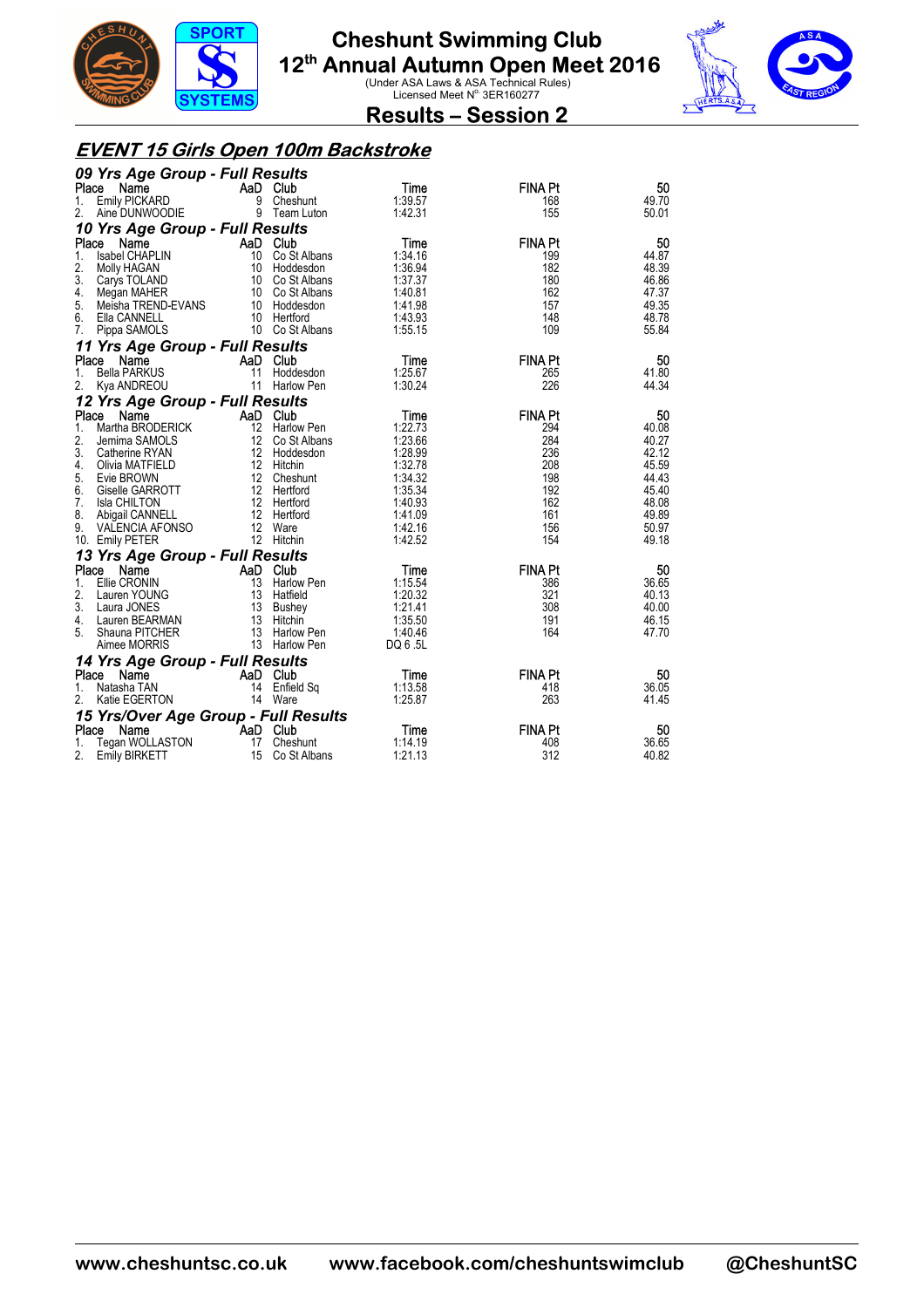



**Results – Session 2** 

### **EVENT 16 Boys Open 100m Backstroke**

| 09 Yrs Age Group - Full Results           |                                 |                             |                       |                       |                |  |  |  |
|-------------------------------------------|---------------------------------|-----------------------------|-----------------------|-----------------------|----------------|--|--|--|
| Name<br>Place                             |                                 | AaD Club                    | Time                  | <b>FINA Pt</b>        | 50             |  |  |  |
| <b>William WHITE</b><br>1.                |                                 | 9 Harlow Pen                | 1:36.46               | 130                   | 47.32          |  |  |  |
|                                           | 10 Yrs Age Group - Full Results |                             |                       |                       |                |  |  |  |
| Place<br>Name                             | AaD Club                        |                             | Time                  | <b>FINA Pt</b>        | 50             |  |  |  |
| 1.<br>Max ARNOLD                          |                                 | 10 Harlow Pen               | 1:28.06               | 171                   | 43.80          |  |  |  |
| 2.<br><b>Eldrick MANELA</b>               |                                 | 10 Stevenage                | 1:32.27               | 149                   | 46.73          |  |  |  |
| 3.<br>CALLUM COX<br>Nathaniel MAPLEY      |                                 | 10 Ware<br>10 Co St Albans  | 1:32.45<br><b>DNC</b> | 148                   | 44.95          |  |  |  |
| Sidney PARKUS                             |                                 | 10 Hoddesdon                | DQ 6.5L               |                       |                |  |  |  |
|                                           |                                 |                             |                       |                       |                |  |  |  |
| 11 Yrs Age Group - Full Results           |                                 |                             |                       |                       |                |  |  |  |
| Place<br>Name<br>Alasdair WOOLGROVE<br>1. |                                 | AaD Club<br>11 Co St Albans | Time<br>1:24.39       | <b>FINA Pt</b><br>194 | 50<br>42.28    |  |  |  |
| 2.<br>James COLEMAN                       |                                 | 11 Co St Albans             | 1:31.27               | 153                   | 45.54          |  |  |  |
| 3.<br>Jack BIRTWISTLE                     |                                 | 11 Co St Albans             | 1:31.38               | 153                   | 46.51          |  |  |  |
| 4.<br>Alex KNIGHT                         |                                 | 11 Harlow Pen               | 1:31.59               | 152                   | 44.79          |  |  |  |
| 5.<br>Dylan HILTON                        |                                 | 11 Co St Albans             | 1:33.57               | 142                   | 46.29          |  |  |  |
| Oliver CARPENTER                          |                                 | 11 Co St Albans             | DQ 6 .5L              |                       |                |  |  |  |
| Adam BRIDGELAND                           |                                 | 11 Stevenage                | DQ 6 .6L              |                       |                |  |  |  |
| 12 Yrs Age Group - Full Results           |                                 |                             |                       |                       |                |  |  |  |
| Place Name                                | AaD Club                        |                             | Time                  | <b>FINA Pt</b>        | 50             |  |  |  |
| Tyler JACKSON<br>1.                       |                                 | 12 Harlow Pen               | 1:14.81               | 279                   | 36.10          |  |  |  |
| 2.<br>Daniel MONK                         |                                 | 12 Harlow Pen               | 1:25.95               | 184                   | 42.60          |  |  |  |
| 3.<br><b>Edward PIPE</b>                  | 12                              | Hitchin                     | 1:42.78               | 107                   | 49.27          |  |  |  |
| Joshua TREWIN                             |                                 | 12 Co St Albans             | <b>DNC</b>            |                       |                |  |  |  |
| 13 Yrs Age Group - Full Results           |                                 |                             |                       |                       |                |  |  |  |
| Place<br>Name                             | AaD Club                        |                             | Time                  | <b>FINA Pt</b>        | 50             |  |  |  |
| 1.<br>Zane BATT                           |                                 | 13 Cheshunt                 | 1:09.52               | 348                   | 34.35          |  |  |  |
| 2.<br>Thomas LONG                         |                                 | 13 Stevenage                | 1:17.03               | 256                   | 38.36          |  |  |  |
| 3.<br>Joshua BRIDGELAND                   |                                 | 13 Stevenage                | 1:22.35               | 209                   | 40.14          |  |  |  |
| 4.<br><b>William TOLAND</b>               |                                 | 13 Co St Albans             | 1:23.95               | 197                   | 41.12          |  |  |  |
| 5.<br>Alexander TATE                      |                                 | 13 Hoddesdon                | 1:26.70               | 179                   | 40.11          |  |  |  |
| 6.<br>Kasaja LIEBER                       |                                 | 13 Bark & Dagen             | 1:39.71               | 118                   | 49.53          |  |  |  |
| 14 Yrs Age Group - Full Results           |                                 |                             |                       |                       |                |  |  |  |
| Place Name                                | AaD Club                        |                             | Time                  | <b>FINA Pt</b>        | 50             |  |  |  |
| 1.<br>Charlie COOK                        |                                 | 14 Hertford                 | 1:09.56               | 347                   | 34.51          |  |  |  |
| 2.<br>Dominic MCCARTHY                    |                                 | 14 Hoddesdon                | 1:14.25               | 286                   | 36.45          |  |  |  |
| 3. Benjamin FOSTER<br>4.<br>Ryan POCOCK   |                                 | 14 Hertford<br>14 Stevenage | 1:14.73<br>1:16.89    | 280<br>257            | 35.71<br>37.08 |  |  |  |
|                                           |                                 |                             |                       |                       |                |  |  |  |
| 15 Yrs/Over Age Group - Full Results      |                                 |                             |                       |                       |                |  |  |  |
| Place<br>Name<br>1.<br>Joel GREEN         | <b>Example 2</b> AaD Club<br>16 | Co St Albans                | Time<br>1:06.96       | <b>FINA Pt</b><br>389 | 50<br>32.90    |  |  |  |
| 2.<br>Thomas TOLAND                       | 15                              | Co St Albans                | 1:10.36               | 336                   | 34.47          |  |  |  |
|                                           |                                 |                             |                       |                       |                |  |  |  |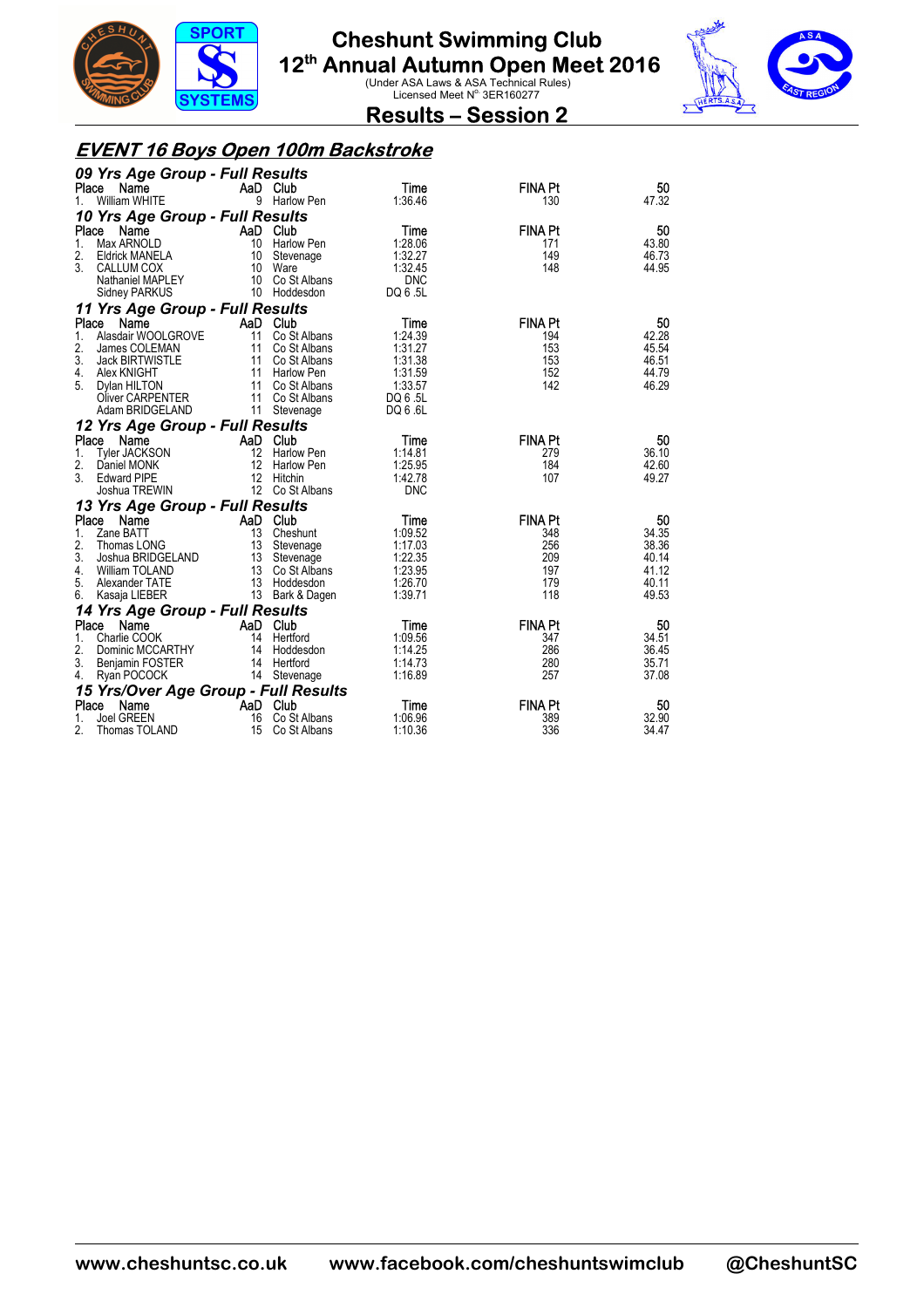



**Results – Session 2** 

#### **EVENT 17 Girls Open 50m Breaststroke**

|          | <b>09 Yrs Age Group - Full Results</b><br>1. Olivia WHYLEY<br>1. Olivia WHYLEY<br>1. Olivia WHYLEY<br>1. Clienter and Club Samme Stage Schools AMES are SOFORLEOUS-AMES and the stage STAR of the stage SCHARGRATH<br>4. Freya BHAGRATH and C                                                                     |                   |                                        |                |                |
|----------|-------------------------------------------------------------------------------------------------------------------------------------------------------------------------------------------------------------------------------------------------------------------------------------------------------------------|-------------------|----------------------------------------|----------------|----------------|
|          |                                                                                                                                                                                                                                                                                                                   |                   |                                        |                | <b>FINA Pt</b> |
|          |                                                                                                                                                                                                                                                                                                                   |                   |                                        |                | 152<br>151     |
|          |                                                                                                                                                                                                                                                                                                                   |                   |                                        |                | 129            |
|          |                                                                                                                                                                                                                                                                                                                   |                   |                                        |                | 126            |
|          |                                                                                                                                                                                                                                                                                                                   |                   |                                        |                | 125            |
|          |                                                                                                                                                                                                                                                                                                                   |                   |                                        |                | 89             |
|          |                                                                                                                                                                                                                                                                                                                   |                   |                                        |                | 86             |
|          |                                                                                                                                                                                                                                                                                                                   |                   |                                        |                |                |
|          |                                                                                                                                                                                                                                                                                                                   |                   |                                        |                | <b>FINA Pt</b> |
|          |                                                                                                                                                                                                                                                                                                                   |                   |                                        |                | 209            |
|          |                                                                                                                                                                                                                                                                                                                   |                   |                                        |                | 202            |
|          |                                                                                                                                                                                                                                                                                                                   |                   |                                        |                | 192            |
|          |                                                                                                                                                                                                                                                                                                                   |                   |                                        |                | 176            |
|          |                                                                                                                                                                                                                                                                                                                   |                   |                                        |                | 176<br>174     |
|          |                                                                                                                                                                                                                                                                                                                   |                   |                                        |                | 170            |
|          |                                                                                                                                                                                                                                                                                                                   |                   |                                        |                | 148            |
|          |                                                                                                                                                                                                                                                                                                                   |                   |                                        |                | 131            |
|          |                                                                                                                                                                                                                                                                                                                   |                   |                                        |                | 130<br>125     |
|          |                                                                                                                                                                                                                                                                                                                   |                   |                                        |                | 125            |
|          |                                                                                                                                                                                                                                                                                                                   |                   |                                        |                | 119            |
|          |                                                                                                                                                                                                                                                                                                                   |                   |                                        |                | 109            |
|          |                                                                                                                                                                                                                                                                                                                   |                   |                                        |                | 80             |
|          |                                                                                                                                                                                                                                                                                                                   |                   |                                        |                |                |
|          |                                                                                                                                                                                                                                                                                                                   |                   |                                        |                |                |
|          |                                                                                                                                                                                                                                                                                                                   |                   |                                        |                | <b>FINA Pt</b> |
|          |                                                                                                                                                                                                                                                                                                                   |                   |                                        |                | 308            |
|          |                                                                                                                                                                                                                                                                                                                   |                   |                                        |                | 271            |
|          |                                                                                                                                                                                                                                                                                                                   |                   |                                        |                | 240            |
|          |                                                                                                                                                                                                                                                                                                                   |                   |                                        |                | 238            |
|          |                                                                                                                                                                                                                                                                                                                   |                   |                                        |                | 223<br>190     |
|          |                                                                                                                                                                                                                                                                                                                   |                   |                                        |                | 188            |
|          |                                                                                                                                                                                                                                                                                                                   |                   |                                        |                | 178            |
|          |                                                                                                                                                                                                                                                                                                                   |                   |                                        |                | 168            |
|          |                                                                                                                                                                                                                                                                                                                   |                   |                                        |                | 165<br>143     |
|          |                                                                                                                                                                                                                                                                                                                   |                   |                                        |                | 116            |
|          |                                                                                                                                                                                                                                                                                                                   |                   |                                        |                |                |
|          | 12 Yrs Age Group - Full Results                                                                                                                                                                                                                                                                                   |                   |                                        |                |                |
|          | <b>Yrs Age Group - Full Results<br/> Ce Name<br/> Maisy HILLS<br/> Maisy HILLS<br/> Maisy HILLS<br/> Maisy HILLS<br/> Maisy HILLS<br/> Maisy HILLS<br/> Maisy HILLS<br/> Maisy HILLS<br/> Magan JONES<br/> 12 Hitchin<br/> 12 Hitchin<br/> 43.37<br/> Terya HARWOOD<br/> 22 Hitchin<br/> 43.52<br/> </b><br>Place |                   |                                        |                | <b>FINA Pt</b> |
| 1.       |                                                                                                                                                                                                                                                                                                                   |                   |                                        |                | 354            |
| 2.<br>3. |                                                                                                                                                                                                                                                                                                                   |                   |                                        |                | 342<br>292     |
| 4.       |                                                                                                                                                                                                                                                                                                                   |                   |                                        |                | 289            |
| 5.       |                                                                                                                                                                                                                                                                                                                   |                   |                                        |                | 285            |
| 6.       |                                                                                                                                                                                                                                                                                                                   |                   |                                        |                | 239            |
| 7.       |                                                                                                                                                                                                                                                                                                                   |                   |                                        |                | 198            |
| 8.       | 9. Lily BHAGRATH                                                                                                                                                                                                                                                                                                  |                   | 12 Co St Albans                        | 49.42          | 198<br>197     |
|          | 10. Eunice MOMBO                                                                                                                                                                                                                                                                                                  | 12                | Bark & Dagen                           | 49.81          | 193            |
|          | 11. Olivia MATFIELD                                                                                                                                                                                                                                                                                               | 12                | Hitchin                                | 49.82          | 193            |
|          | 12. Emily PETER                                                                                                                                                                                                                                                                                                   | $12 \overline{ }$ | Hitchin                                | 50.80          | 182            |
|          | 13. Frances MANN<br>14. Isla CHILTON                                                                                                                                                                                                                                                                              | 12<br>12          | Stevenage<br>Hertford                  | 50.82<br>51.61 | 182<br>173     |
|          | 15. Abigail CANNELL                                                                                                                                                                                                                                                                                               | 12                | Hertford                               | 51.62          | 173            |
|          | 16. Jasmine POLLARD                                                                                                                                                                                                                                                                                               | 12                | Hitchin                                | 54.16          | 150            |
|          | Laney LAWS-RANDALL                                                                                                                                                                                                                                                                                                | 12                | Hitchin                                | <b>DNC</b>     |                |
|          | Ellie EVA                                                                                                                                                                                                                                                                                                         |                   | 12 Hitchin                             | DQ 7.6L        |                |
|          | 13 Yrs Age Group - Full Results                                                                                                                                                                                                                                                                                   |                   |                                        |                |                |
| Place    | Name                                                                                                                                                                                                                                                                                                              |                   | AaD Club                               | Time           | <b>FINA Pt</b> |
| 1.<br>2. | Leanne HEMMINGS<br>Cailin WALKER                                                                                                                                                                                                                                                                                  | 13<br>13          | <b>Harlow Pen</b><br><b>Harlow Pen</b> | 40.38<br>43.26 | 362<br>295     |
| 3.       | Gemma HEMMINGS                                                                                                                                                                                                                                                                                                    | 13                | Stevenage                              | 43.90          | 282            |
| 4.       | Amanda PEATY                                                                                                                                                                                                                                                                                                      | 13                | Co St Albans                           | 45.15          | 259            |
| 5.       | Rachel YOUNG                                                                                                                                                                                                                                                                                                      | 13                | Hitchin                                | 47.76          | 219            |
| 6.       | Shauna PITCHER                                                                                                                                                                                                                                                                                                    | 13<br>13          | Harlow Pen                             | 48.04          | 215<br>211     |
| 7.<br>8. | Lauren BEARMAN<br>Leonie CHAUHAN                                                                                                                                                                                                                                                                                  | 13                | Hitchin<br><b>Bushey</b>               | 48.33<br>49.44 | 197            |
| 9.       | Aimee MORRIS                                                                                                                                                                                                                                                                                                      | 13                | Harlow Pen                             | 56.92          | 129            |
|          | Jessie BIRD                                                                                                                                                                                                                                                                                                       | 13                | Stevenage                              | DQ 7 .4L       |                |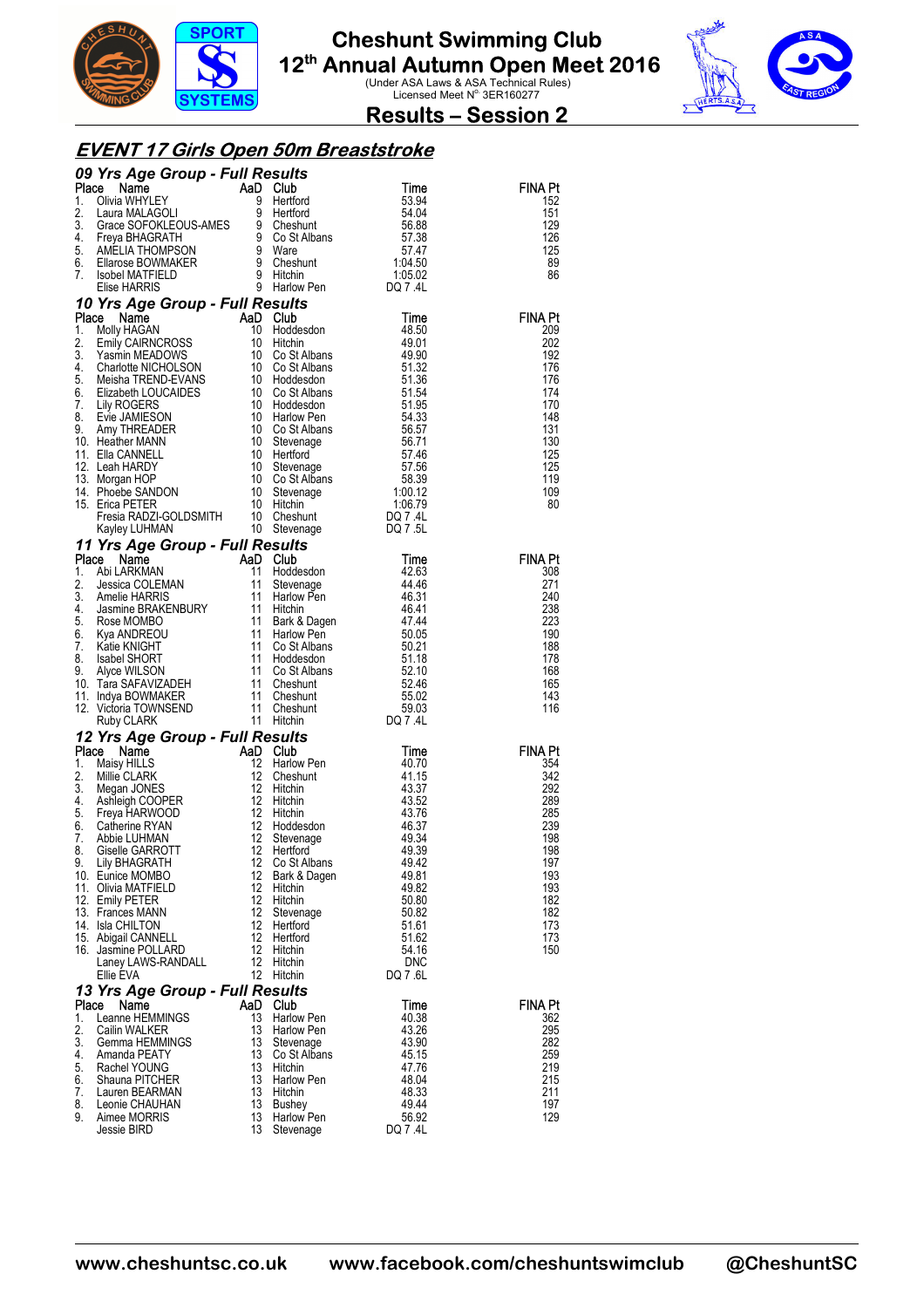



### **Results – Session 2**

|    | 14 Yrs Age Group - Full Results      |     |              |       |                |  |  |  |
|----|--------------------------------------|-----|--------------|-------|----------------|--|--|--|
|    | Place Name                           | AaD | Club         | Time  | <b>FINA Pt</b> |  |  |  |
|    | Natasha TAN                          | 14  | Enfield Sq   | 38.54 | 417            |  |  |  |
| 2. | Katie EGERTON                        | 14  | Ware         | 44.69 | 267            |  |  |  |
|    | 15 Yrs/Over Age Group - Full Results |     |              |       |                |  |  |  |
|    | Name<br>Place                        | AaD | Club         | Time  | <b>FINA Pt</b> |  |  |  |
|    | <b>Faith GREEN</b>                   | 15  | Co St Albans | 37.81 | 441            |  |  |  |
| 2. | Courtney BURKE                       | 15  | Cheshunt     | 40.25 | 366            |  |  |  |
| 3. | <b>Holly ATKINS</b>                  | 15  | Cheshunt     | 40.83 | 350            |  |  |  |
| 4. | <b>OLIVIA RIX</b>                    | 16  | Ware         | 45.04 | 261            |  |  |  |
| 5. | Eleanor KIRWAN                       | 15  | Bushey       | 50.54 | 185            |  |  |  |
| 6. | <b>Isobelle MORRIS</b>               | 15  | Harlow Pen   | 56.94 | 129            |  |  |  |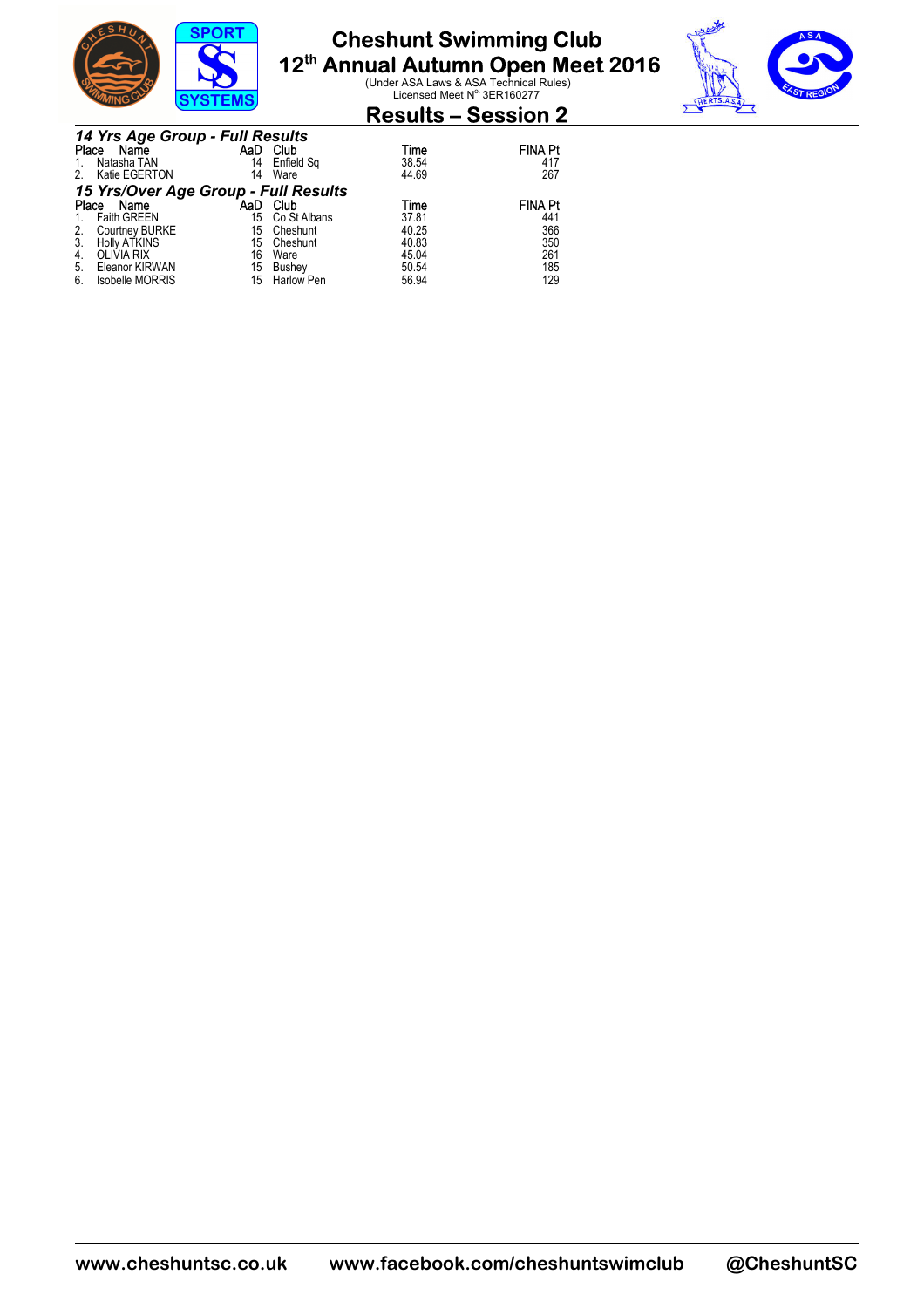



**Results – Session 2** 

#### **EVENT 18 Boys Open 50m Breaststroke**

|              | 09 Yrs Age Group - Full Results                                                                                                                                                                                                                                                                      |          |                                                          |                                            |                |
|--------------|------------------------------------------------------------------------------------------------------------------------------------------------------------------------------------------------------------------------------------------------------------------------------------------------------|----------|----------------------------------------------------------|--------------------------------------------|----------------|
|              | <b>Place Name COURPINAR</b><br>2. Sam SAFAVIZADEH 9 Harlow Pen<br>1. James GOURPINAR 9 Harlow Pen<br>3. ARCHIE RANN 9 Ware<br>4. Benjamin TAGGART 9 Bushey 58.70<br>5. Samuel HOWARD 9 Harlow Pen<br>6. Harry CHAPMAN 9 Stevenage 1:00.95<br>7. A                                                    |          | Suns<br>Club<br>Harlow Pen                               |                                            | <b>FINA Pt</b> |
|              |                                                                                                                                                                                                                                                                                                      |          |                                                          |                                            | 101            |
|              |                                                                                                                                                                                                                                                                                                      |          |                                                          |                                            | 99<br>98       |
|              |                                                                                                                                                                                                                                                                                                      |          |                                                          |                                            | 79             |
|              |                                                                                                                                                                                                                                                                                                      |          |                                                          |                                            | 77             |
|              |                                                                                                                                                                                                                                                                                                      |          |                                                          |                                            | 71             |
|              |                                                                                                                                                                                                                                                                                                      |          |                                                          |                                            | 70             |
|              |                                                                                                                                                                                                                                                                                                      |          |                                                          |                                            |                |
|              | 10 Yrs Age Group - Full Results                                                                                                                                                                                                                                                                      |          | Hitchin<br>Sults<br>Club<br>Stevenage<br><sup>Mare</sup> |                                            |                |
|              | 10 Vrs Age Group - Full Results<br>1. Eldrick MANELA 10 Stevenage<br>1. Eldrick MANELA 10 Stevenage<br>3. HOMMY LIDDIARD 10 Ware<br>4. Harry PASQUARIELLO 10 Harlow Pen<br>5. Glennon LEE 10 Harlow Pen<br>5. Glennon LEE 10 Harlow Pen<br>5                                                         |          |                                                          |                                            | <b>FINA Pt</b> |
|              |                                                                                                                                                                                                                                                                                                      |          |                                                          |                                            | 206            |
|              |                                                                                                                                                                                                                                                                                                      |          |                                                          |                                            | 136            |
|              |                                                                                                                                                                                                                                                                                                      |          |                                                          |                                            | 135<br>131     |
|              |                                                                                                                                                                                                                                                                                                      |          |                                                          |                                            | 125            |
|              |                                                                                                                                                                                                                                                                                                      |          |                                                          |                                            | 117            |
|              |                                                                                                                                                                                                                                                                                                      |          |                                                          |                                            | 99             |
|              |                                                                                                                                                                                                                                                                                                      |          |                                                          |                                            | 96             |
|              |                                                                                                                                                                                                                                                                                                      |          |                                                          |                                            | 92             |
|              |                                                                                                                                                                                                                                                                                                      |          |                                                          |                                            | 88             |
|              |                                                                                                                                                                                                                                                                                                      |          |                                                          |                                            | 88<br>82       |
|              |                                                                                                                                                                                                                                                                                                      |          |                                                          |                                            | 74             |
|              |                                                                                                                                                                                                                                                                                                      |          |                                                          |                                            | 72             |
|              |                                                                                                                                                                                                                                                                                                      |          |                                                          |                                            |                |
|              |                                                                                                                                                                                                                                                                                                      |          |                                                          |                                            |                |
|              |                                                                                                                                                                                                                                                                                                      |          |                                                          |                                            |                |
|              |                                                                                                                                                                                                                                                                                                      |          |                                                          | Time                                       | <b>FINA Pt</b> |
|              |                                                                                                                                                                                                                                                                                                      |          |                                                          | 44.11                                      | 187            |
|              |                                                                                                                                                                                                                                                                                                      |          |                                                          | 44.16                                      | 186            |
|              |                                                                                                                                                                                                                                                                                                      |          |                                                          | 46.16                                      | 163            |
|              |                                                                                                                                                                                                                                                                                                      |          |                                                          | 47.05                                      | 154<br>152     |
|              |                                                                                                                                                                                                                                                                                                      |          |                                                          | 47.24<br>48.59                             | 140            |
|              |                                                                                                                                                                                                                                                                                                      |          |                                                          | 49.21                                      | 135            |
|              |                                                                                                                                                                                                                                                                                                      |          |                                                          | $49.21\n49.62\n52.22\n52.26\n52.47\n53.99$ | 131            |
|              |                                                                                                                                                                                                                                                                                                      |          |                                                          |                                            | 113            |
|              |                                                                                                                                                                                                                                                                                                      |          |                                                          |                                            | 112            |
|              |                                                                                                                                                                                                                                                                                                      |          |                                                          | 53.99                                      | 111<br>102     |
|              |                                                                                                                                                                                                                                                                                                      |          |                                                          | 55.78                                      | 92             |
|              | <b>11 Yrs Age Group - Full Results</b><br><b>11 Yrs Age Group - Full Results</b><br><b>1.</b> Ben STRINGER<br>2. Leonardo MALAGOLI<br>11 Heritord<br>3. Kieran BIRKETT<br>4. Matthew MARTIN<br>4. Matthew MARTIN<br>4. Matthew MARTIN<br>11 Co St Albans<br>5. Et<br>12 Yrs Age Group - Full Results |          |                                                          |                                            |                |
|              | Place Name                                                                                                                                                                                                                                                                                           |          |                                                          | Time                                       | <b>FINA Pt</b> |
| 1.           |                                                                                                                                                                                                                                                                                                      |          |                                                          | 43.07                                      | 201            |
| 2.           |                                                                                                                                                                                                                                                                                                      |          |                                                          | 43.74                                      | 192            |
| 3.           |                                                                                                                                                                                                                                                                                                      |          |                                                          | 45.90                                      | 166            |
| 4.           |                                                                                                                                                                                                                                                                                                      |          |                                                          | 50.30                                      | 126            |
| 5.<br>6.     | Alex SMITH                                                                                                                                                                                                                                                                                           |          |                                                          | 50.57                                      | 124<br>96      |
| 7.           |                                                                                                                                                                                                                                                                                                      |          |                                                          | 55.13<br>55.27                             | 95             |
|              | <b>Yrs Age Group - run Norman AaD Club</b><br>Kai HENSON 12 Harlow Pen<br>Taylor COE 12 Cheshunt<br>Aaron PICKARD 12 Cheshunt<br>Tyler HOP 12 Co St Albans<br>Max DICKINSON 12 Cheshunt<br>Alex SMITH 12 Cheshunt<br>Edward PIPE 17 Hotel<br>13 Yrs Age Group - Full Results                         |          |                                                          |                                            |                |
| Place        | Name                                                                                                                                                                                                                                                                                                 | AaD Club |                                                          | Time                                       | <b>FINA Pt</b> |
| 1.           | Thomas LONG                                                                                                                                                                                                                                                                                          | 13       | Stevenage                                                | 39.74                                      | 256            |
| 2.           | Alexander TATE                                                                                                                                                                                                                                                                                       | 13       | Hoddesdon                                                | 40.71                                      | 238            |
| 3.           | Adam FEARON                                                                                                                                                                                                                                                                                          | 13       | <b>Harlow Pen</b>                                        | 41.69                                      | 222            |
| 4.           | Joshua BRIDGELAND                                                                                                                                                                                                                                                                                    | 13       | Stevenage                                                | 43.59                                      | 194            |
| 5.           | James THRELFALL                                                                                                                                                                                                                                                                                      | 13       | Hertford                                                 | 43.85                                      | 190            |
| 6.           | Dougie GRAYLING                                                                                                                                                                                                                                                                                      | 13       | Hoddesdon                                                | 47.66                                      | 148            |
|              | 14 Yrs Age Group - Full Results                                                                                                                                                                                                                                                                      |          |                                                          |                                            |                |
| Place        | Name                                                                                                                                                                                                                                                                                                 | AaD      | - Club                                                   | Time                                       | FINA Pt        |
| 1.<br>2.     | Dominic MCCARTHY<br>Taavo MORAN                                                                                                                                                                                                                                                                      | 14<br>14 | Hoddesdon<br><b>Harlow Pen</b>                           | 36.08<br>38.86                             | 342<br>274     |
| 3.           | Owen STRINGER                                                                                                                                                                                                                                                                                        | 14       | <b>Harlow Pen</b>                                        | 39.56                                      | 260            |
| 4.           | Felix ALI                                                                                                                                                                                                                                                                                            | 14       | Stevenage                                                | 42.72                                      | 206            |
|              | 15 Yrs/Over Age Group - Full Results                                                                                                                                                                                                                                                                 |          |                                                          |                                            |                |
| <b>Place</b> | Name                                                                                                                                                                                                                                                                                                 | AaD Club |                                                          | Time                                       | FINA Pt        |
| 1.           | Joseph ELSEN                                                                                                                                                                                                                                                                                         | 15       | Bushey                                                   | 36.82                                      | 322            |
| 2.           | Benjamin COCKS                                                                                                                                                                                                                                                                                       | 15       | Hitchin                                                  | 37.02                                      | 317            |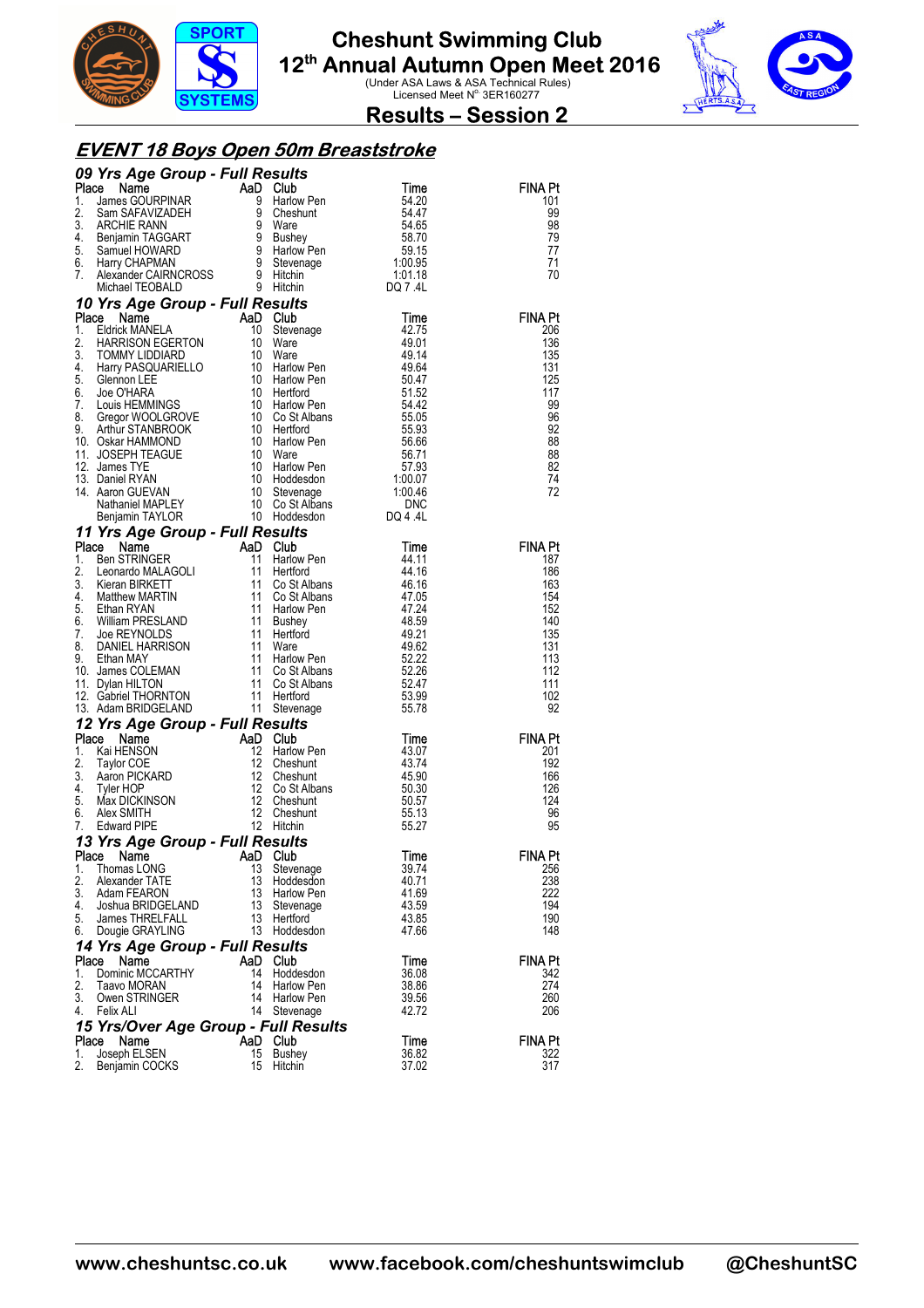



**Results – Session 2** 

#### **EVENT 19 Girls Open 100m Freestyle**

|              | 09 Yrs Age Group - Full Results          |          |                                 |                    |                |                |
|--------------|------------------------------------------|----------|---------------------------------|--------------------|----------------|----------------|
| Place        | Name                                     | AaD Club |                                 | Time               | <b>FINA Pt</b> | 50             |
| 1.<br>2.     | Laura MALAGOLI                           | 9<br>9   | Hertford                        | 1:33.74<br>1:35.63 | 160<br>150     | 43.72<br>46.41 |
| 3.           | <b>Emily PICKARD</b><br>Aine DUNWOODIE   | 9        | Cheshunt<br>Team Luton          | 1:38.97            | 136            | 45.14          |
| 4.           | <b>Isobel MATFIELD</b>                   |          | 9 Hitchin                       | 1:45.70            | 111            | 49.79          |
|              | 10 Yrs Age Group - Full Results          |          |                                 |                    |                |                |
| Place        | Name                                     | AaD Club |                                 | Time               | <b>FINA Pt</b> | 50             |
| 1.           | Katy LANE                                | 10       | Co St Albans                    | 1:20.74            | 250            | 37.20          |
| 2.           | Heather MANN                             | 10       | Stevenage                       | 1:23.45            | 227            | 40.27          |
| 3.<br>4.     | Carys TOLAND<br><b>Isabel CHAPLIN</b>    | 10       | Co St Albans<br>10 Co St Albans | 1:25.90<br>1.25.93 | 208<br>207     | 41.07<br>40.25 |
| 5.           | <b>Emily CAIRNCROSS</b>                  |          | 10 Hitchin                      | 1:29.11            | 186            | 43.54          |
| 6.           | Charlotte NICHOLSON                      |          | 10 Co St Albans                 | 1:36.30            | 147            | 43.70          |
| 7.           | Meisha TREND-EVANS                       |          | 10 Hoddesdon                    | 1.37.77            | 141            | 43.97          |
| 8.           | Megan MAHER                              |          | 10 Co St Albans                 | 1:38.88            | 136            | 45.51          |
| 9.           | Elizabeth LOUCAIDES<br>10. Evie JAMIESON |          | 10 Co St Albans                 | 1:39.36<br>1.41.34 | 134<br>126     | 47.61<br>46.53 |
|              | 11. Kayley LUHMAN                        | 10       | 10 Harlow Pen<br>Stevenage      | 1:47.14            | 107            | 50.57          |
|              | 12. Sophie LORD                          |          | 10 Co St Albans                 | 1:48.02            | 104            | 51.41          |
|              | 13. Pippa SAMOLS                         |          | 10 Co St Albans                 | 1:50.11            | 98             | 49.81          |
|              | 14. Erica PETER                          |          | 10 Hitchin                      | 1:50.95            | 96             | 53.43          |
|              | 11 Yrs Age Group - Full Results          |          |                                 |                    |                |                |
| Place        | Name                                     | AaD Club |                                 | Time               | <b>FINA Pt</b> | 50             |
| 1.<br>2.     | Abi LARKMAN<br>Jessica COLEMAN           | 11<br>11 | Hoddesdon<br>Stevenage          | 1:13.20<br>1:13.38 | 336<br>333     | 34.55<br>35.83 |
| 3.           | Phoebe WHITE                             | 11       | Harlow Pen                      | 1:13.47            | 332            | 34.59          |
| 4.           | Bella PARKUS                             | 11       | Hoddesdon                       | 1:17.29            | 285            | 37.01          |
| 5.           | Amelie HARRIS                            | 11       | Harlow Pen                      | 1:20.56            | 252            | 39.17          |
| 6.           | Cara THREADER                            | 11       | Co St Albans                    | 1:21.12            | 247            | 39.41          |
| 7.           | Katie KNIGHT                             | 11<br>11 | Co St Albans                    | 1:22.30<br>1:23.26 | 236<br>228     | 38.47          |
| 8.<br>9.     | <b>Isabel HINKS</b><br>Tara SAFAVIZADEH  | 11       | Hoddesdon<br>Cheshunt           | 1:27.66            | 195            | 40.60<br>41.53 |
|              | 10. Ruby CLARK                           |          | 11 Hitchin                      | 1:34.67            | 155            | 46.89          |
|              | 12 Yrs Age Group - Full Results          |          |                                 |                    |                |                |
| Place        | Name                                     | AaD Club |                                 | Time               | <b>FINA Pt</b> | 50             |
| 1.           | Sienna TREGLOHAN                         | 12       | Cheshunt                        | 1:09.45            | 393            | 33.57          |
| 2.<br>3.     | Lucy HINKS<br>Olivia TARALLO             | 12<br>12 | Hoddesdon<br>Harlow Pen         | 1:10.03<br>1:10.25 | 384<br>380     | 34.40<br>33.53 |
| 4.           | Ashleigh COOPER                          |          | 12 Hitchin                      | 1:10.30            | 379            | 34.07          |
| 5.           | Freya HARWOOD                            |          | 12 Hitchin                      | 1:13.85            | 327            | 35.79          |
| 6.           | Jessica ROBERTSON                        |          | 12 Co St Albans                 | 1:14.09            | 324            | 35.66          |
| 7.           | Megan JONES                              |          | 12 Hitchin                      | 1:14.55            | 318            | 35.44          |
| 7.<br>9.     | Maisy HILLS<br>Abbygaelle CORNILLET      | 12       | Harlow Pen<br>12 Harlow Pen     | 1:14.55<br>1:15.33 | 318<br>308     | 35.80<br>35.87 |
|              | 10. Jemima SAMOLS                        |          | 12 Co St Albans                 | 1:15.99            | 300            | 36.02          |
|              | 11. Catherine RYAN                       | 12       | Hoddesdon                       | 1:16.15            | 298            | 36.72          |
|              | 12. Jazmyn KURSIDIM                      |          | 12 Co St Albans                 | 1:16.22            | 297            | 36.76          |
|              | 13. Martha BRODERICK                     |          | 12 Harlow Pen                   | 1:16.38            | 296            | 36.75<br>36.36 |
|              | 14. Aimee WILLIAMS<br>15. Rosie BATT     | 12<br>12 | Cheshunt<br>Cheshunt            | 1:17.10<br>1:17.56 | 287<br>282     | 37.17          |
|              | 16. Frances MANN                         | 12       | Stevenage                       | 1:18.52            | 272            | 38.18          |
| 17.          | Olivia MATFIELD                          | 12       | Hitchin                         | 1:20.30            | 254            | 38.69          |
|              | 18. Evie BROWN                           | 12       | Cheshunt                        | 1:21.72            | 241            | 38.18          |
|              | 19. Lily BHAGRATH<br>20. Abbie LUHMAN    |          | 12 Co St Albans<br>12 Stevenage | 1:22.38<br>1:22.56 | 236<br>234     | 39.55<br>39.75 |
|              | 21. Ellie EVA                            |          | 12 Hitchin                      | 1:25.21            | 213            | 40.08          |
|              | 22. VALENCIA AFONSO                      |          | 12 Ware                         | 1:30.14            | 180            | 43.62          |
|              | 23. Jasmine POLLARD                      |          | 12 Hitchin                      | 1:31.05            | 174            | 43.89          |
|              | 13 Yrs Age Group - Full Results          |          |                                 |                    |                |                |
| <b>Place</b> | Name                                     | AaD Club |                                 | Time               | <b>FINA Pt</b> | 50             |
| 1.<br>2.     | Lauren YOUNG<br>Leanne HEMMINGS          | 13       | 13 Hatfield<br>Harlow Pen       | 1.06.37<br>1:06.73 | 451<br>444     | 32.59<br>31.91 |
| 3.           | Daisy SANDON                             | 13       | Stevenage                       | 1:08.94            | 402            | 34.21          |
| 4.           | Jessica PRESLAND                         | 13       | Bushey                          | 1:09.12            | 399            | 34.21          |
| 5.           | Amanda PEATY                             |          | 13 Co St Albans                 | 1:09.95            | 385            | 33.26          |
| 6.           | Ellie CRONIN                             |          | 13 Harlow Pen                   | 1:10.81            | 371            | 34.23          |
| 7.<br>8.     | Zoe MACDONALD<br>Jessie BIRD             | 13       | 13 Hitchin<br>Stevenage         | 1:11.71<br>1:14.76 | 357<br>315     | 34.01<br>36.02 |
| 9.           | Cailin WALKER                            | 13       | Harlow Pen                      | 1:15.40            | 307            | 35.86          |
|              | 10. Lauren BEARMAN                       |          | 13 Hitchin                      | 1:16.52            | 294            | 37.56          |
|              | 11. Shauna PITCHER                       |          | 13 Harlow Pen                   | 1:24.81            | 216            | 39.81          |
|              | 12. Aimee MORRIS                         |          | 13 Harlow Pen                   | 1:42.80            | 121            | 48.43          |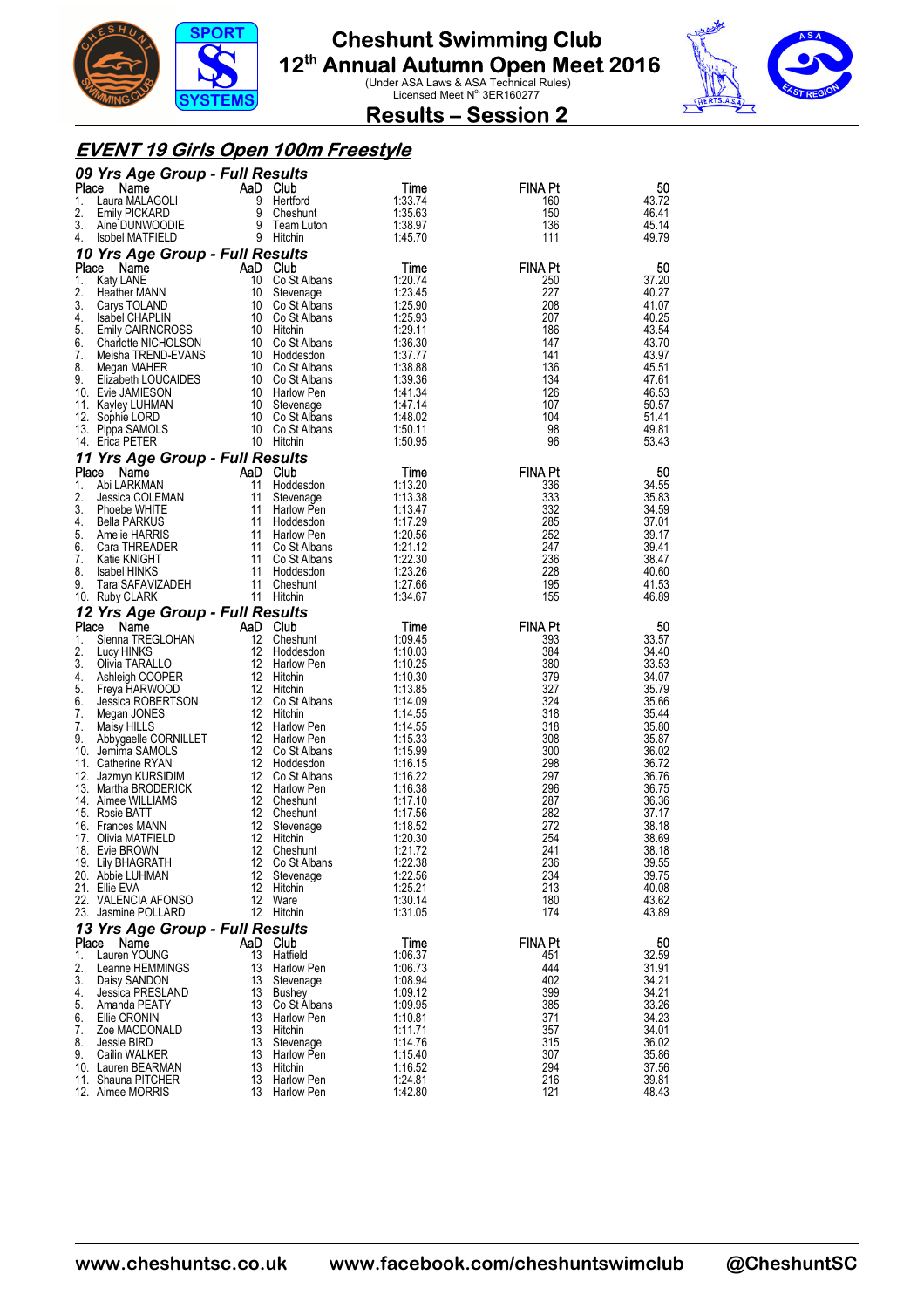

# **Cheshunt Swimming Club**

**12<sup>th</sup> Annual Autumn Open Meet 2016**<br>
Under ASA Laws & ASA Technical Rules)<br>
Licensed Meet N<sup>o</sup> 3ER160277



### **Results – Session 2**

|                                                                       | 14 Yrs Age Group - Full Results      |     |                   |         |                |       |  |  |  |
|-----------------------------------------------------------------------|--------------------------------------|-----|-------------------|---------|----------------|-------|--|--|--|
| <b>FINA Pt</b><br>Place<br><b>Club</b><br>AaD .<br>Name<br>50<br>Time |                                      |     |                   |         |                |       |  |  |  |
| 1.                                                                    | <b>Emily LUSH</b>                    | 14  | Cheshunt          | 1:03.63 | 512            | 30.66 |  |  |  |
| 2.                                                                    | Natasha TAN                          | 14  | Enfield Sq        | 1:07.33 | 432            | 32.22 |  |  |  |
| 3.                                                                    | <b>Emily PRESLAND</b>                | 14  | Bushey            | 1:08.14 | 417            | 33.09 |  |  |  |
| 4.                                                                    | Katie EGERTON                        | 14  | Ware              | 1:16.44 | 295            | 36.34 |  |  |  |
|                                                                       | 15 Yrs/Over Age Group - Full Results |     |                   |         |                |       |  |  |  |
| Place                                                                 | Name                                 | AaD | Club              | Time    | <b>FINA Pt</b> | 50    |  |  |  |
| $1_{\cdot}$                                                           | <b>Faith GREEN</b>                   | 15  | Co St Albans      | 1:04.18 | 499            | 31.45 |  |  |  |
| 2.                                                                    | Megan POPE                           | 15  | Cheshunt          | 1:07.45 | 429            | 32.63 |  |  |  |
| 3.                                                                    | Emily BIRKETT                        | 15  | Co St Albans      | 1:11.88 | 355            | 35.04 |  |  |  |
| 4.                                                                    | OLIVIA RIX                           | 16  | Ware              | 1:15.70 | 304            | 36.14 |  |  |  |
| 5.                                                                    | <b>Isobelle MORRIS</b>               | 15  | <b>Harlow Pen</b> | 1:36.73 | 145            | 46.40 |  |  |  |